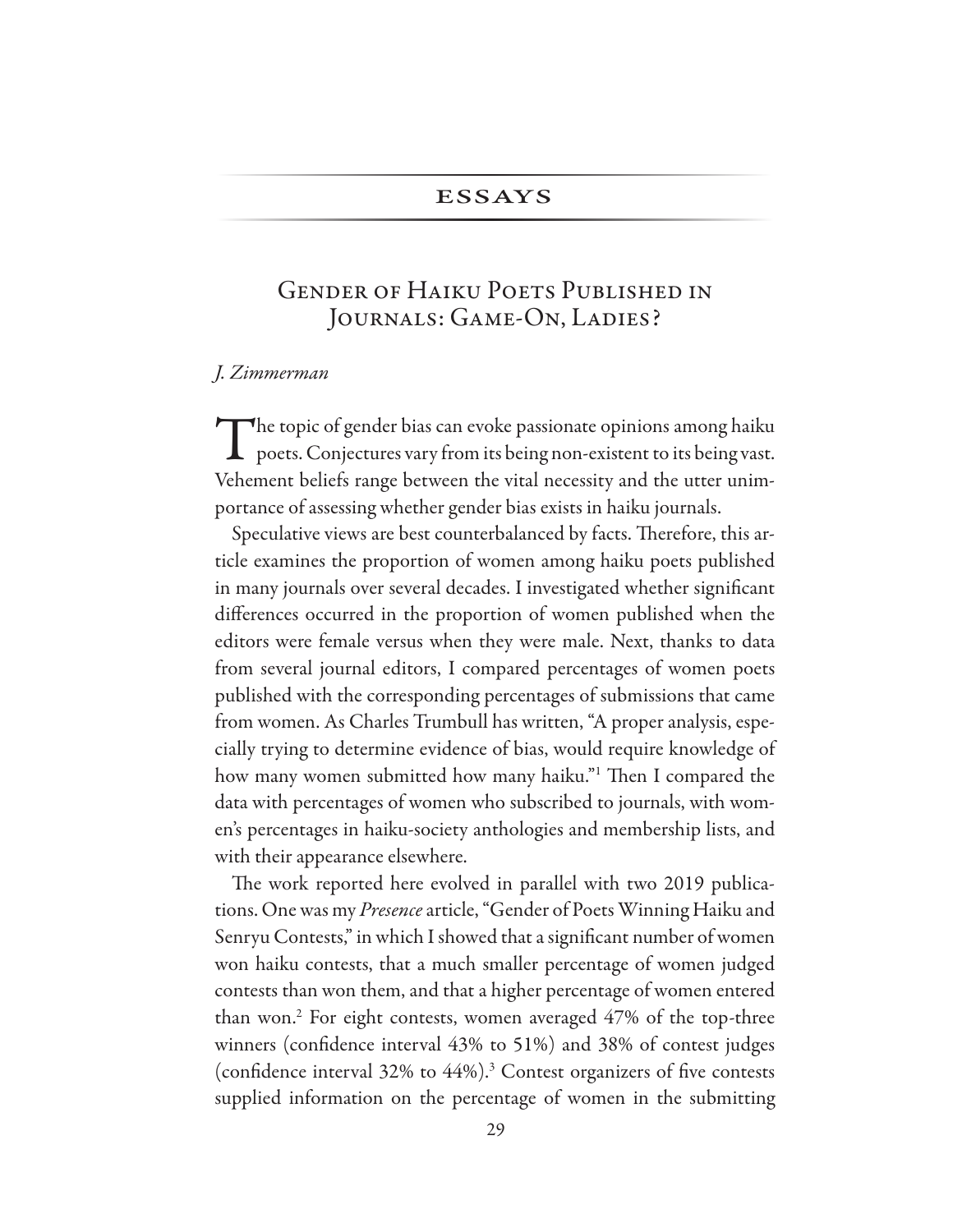poets, which averaged 56%. Curiously, for contests that provided entrant information, 50% of their top-three winners were women, significantly more than 42% for contests declining to provide entrant percentages.

Additionally, Charles Trumbull, in his magisterial and Touchstoneawarded book, A History of Modern Haiku, reported data for poets published by every Modern Haiku editor.<sup>4</sup> His percentages of published poets who were women averaged between 33% and 54% for different editors; his corresponding percentages of published haiku authored by women averaged between 34% and 53%.<sup>5</sup>

Believing that current information for a variety of journals is of particular interest to the practicing haiku poet, I collected data for the recent decade  $(2011-2020)$  for the eleven journals listed in Table 1.<sup>6</sup> Two journals (*Frogpond* in the USA and *Blithe Spirit* in the UK) are published by national haiku organizations. One (*Mariposa*) is published by the regional HPNC organization. Two others (Modern Haiku in the USA and *Presence* in the UK) are significant journals of record. All the others are very important to the communities they serve. One (*Chrysanthemum*) is international not only in its poets but also in publishing every poem and article in English and in German, as well as in the language of a poem's submission if different. Several journals publish haiku in Japanese. Four (Chrysanthemum, Failed Haiku, Prune Juice, and The Heron's Nest) are on-line; the others are distributed on paper and have information online. Two (Failed Haiku and Prune Juice) are journals of senryu; Bottle *Rockets* seems to emphasize senryu, which the other journals neither stress nor exclude.

For my datasets, I counted only poets for whom at least one standalone haiku or senryu appeared in an issue. I excluded poems appearing in linked forms or in articles, book reviews, contest results, and so on. That allowed a meaningful comparison of the numbers for the journals with those for contests and anthologies. For all counts and percentages, I excluded a poet from my data if their gender was unknown to me and excluded it from an editor's data if unknown to them.<sup>7</sup>

Table 1 summarizes data for the current decade, 2011-2020. The first column lists the journals, sequenced by the percentage of women among the poets published (second column). Each percentage has one decimal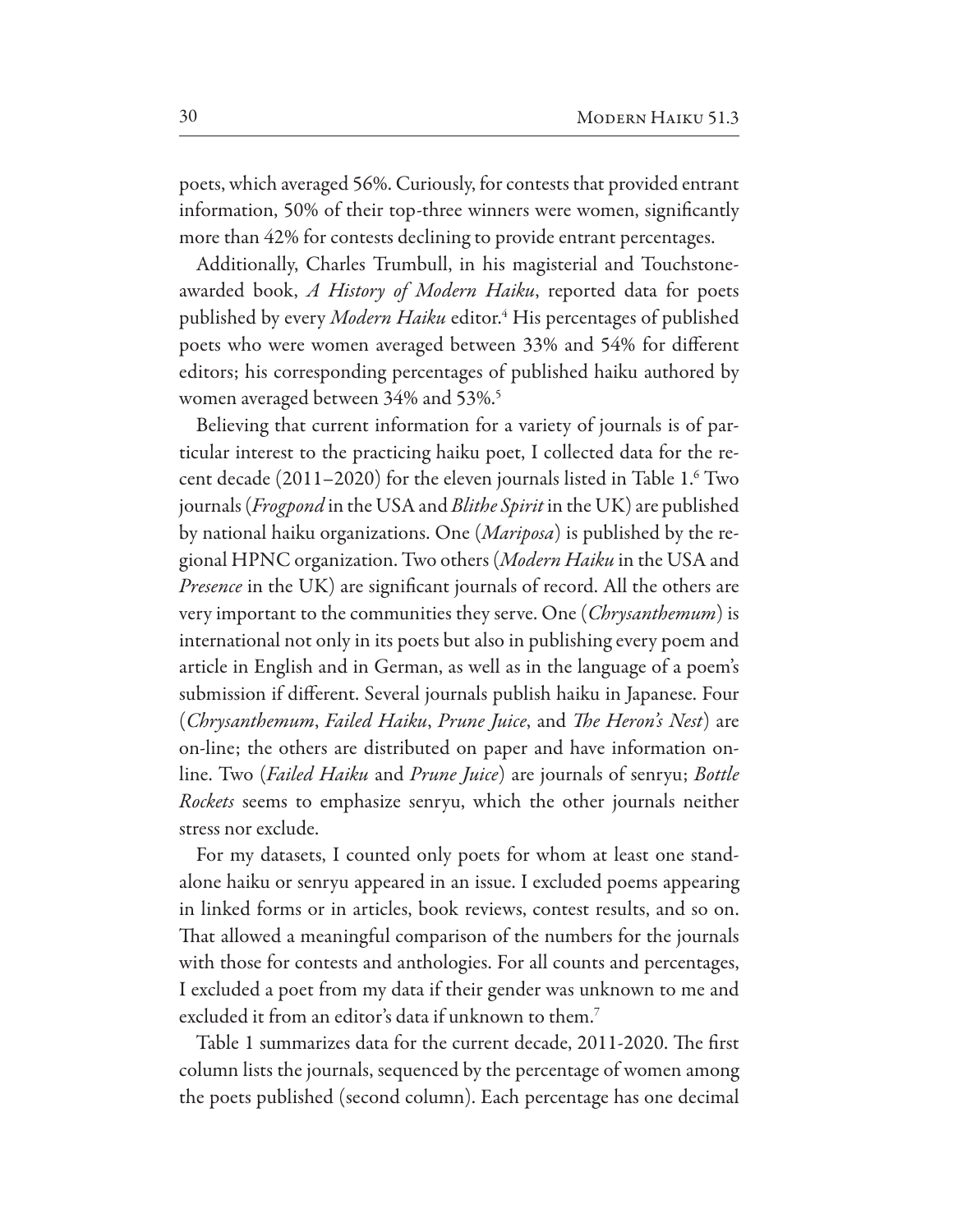place. This appearance of precision gives an overly optimistic sense of accuracy: any issue of a journal can alter the journal's average by many tenths of a percent. For each journal, the confidence interval is close to  $\pm$ 2%; it tends to be smaller for journals that publish more poets and correspondingly show less statistical variation.<sup>8</sup> It is noted that some data were unavailable (see footnotes), and that one journal, Failed Haiku, did not begin publication until 2016, so its dataset is small.

| Journal (2011-2020)          | Percent Women of       |  |
|------------------------------|------------------------|--|
|                              | <b>Published Poets</b> |  |
| Mariposa                     | 56.9%                  |  |
| Failed Haiku <sup>9</sup>    | 50.7%                  |  |
| The Heron's Nest             | 46.3%                  |  |
| Acorn                        | 45.6%                  |  |
| Presence <sup>10</sup>       | 45.3%                  |  |
| Chrysanthemum                | 44.1%                  |  |
| Frogpond                     | 43.7%                  |  |
| Modern Haiku                 | 43.0%                  |  |
| Blithe Spirit <sup>11</sup>  | 41.4%                  |  |
| Prune Juice <sup>12</sup>    | 41.0%                  |  |
| Bottle Rockets <sup>13</sup> | 37.2%                  |  |

#### Table 1

These percentages are all substantial. The average (mean) value for the decade shows that  $45.0\%$  ( $\pm 3.1\%$ ) of the published poets were women for this set of journals.

For comparison, the following data in Table 2 survey up to fifty years. The journals are sequenced by the average percentage of women poets published (second column) while the third column shows the years covered. For these journals over all years, on average  $45.0\%$  ( $\pm 3.2\%$ ) of the published poets were women. The similarity to the one-decade average suggests overall stability in the percentage of women among published poets.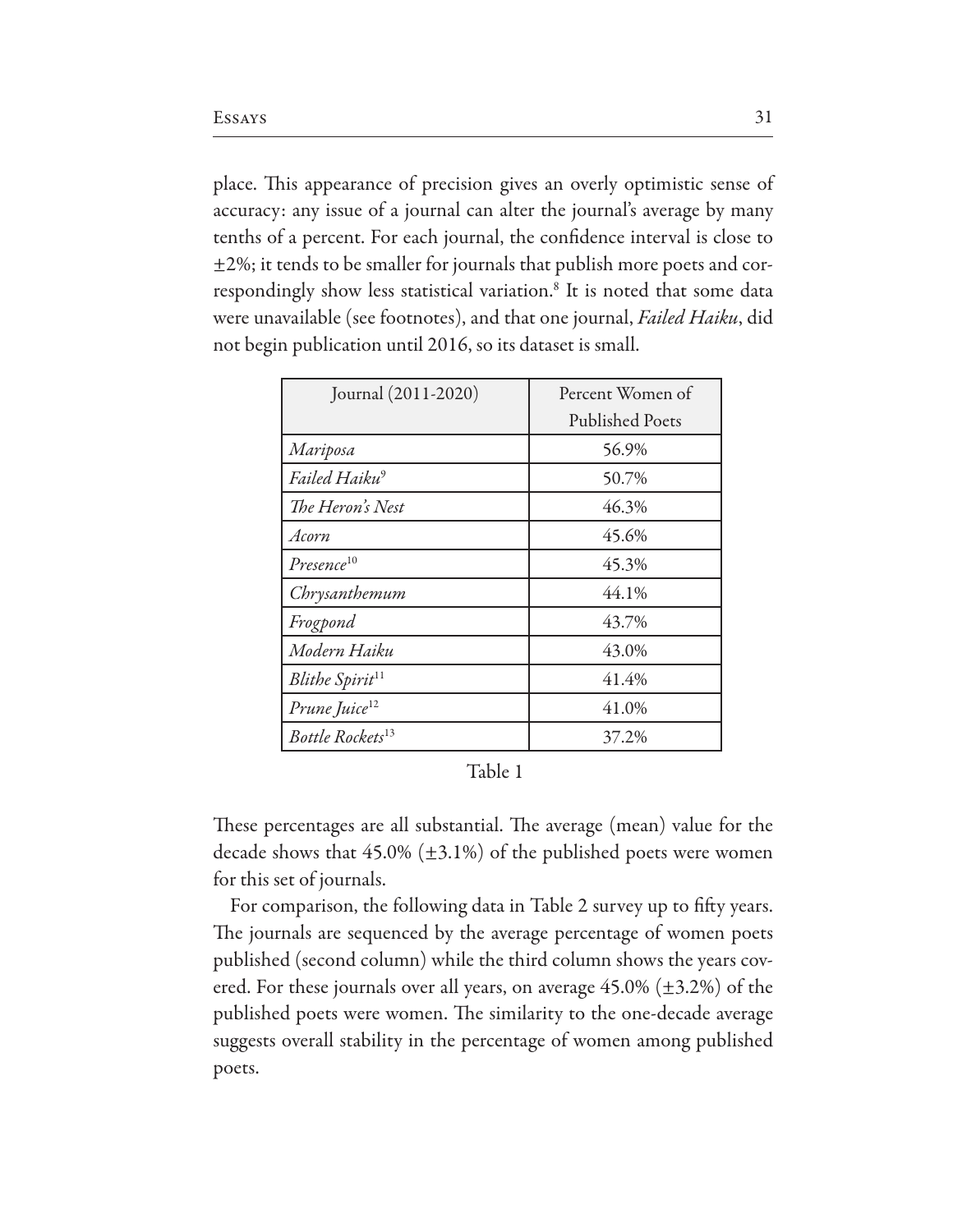| Journal (all years)   | Percent Women of       | Years              |
|-----------------------|------------------------|--------------------|
|                       | <b>Published Poets</b> |                    |
| Mariposa              | 56.3%                  | $2002 - 2020$      |
| Failed Haiku          | 50.7%                  | 2016-2020          |
| The Heron's Nest      | 47.6%                  | 1999-2020          |
| Modern Haiku          | 46.4%                  | 1970-2020          |
| Chrysanthemum         | 46.2%                  | $2007 - 2020$      |
| Presence              | 45.8%                  | $2008 - 2020$      |
| Frogpond              | 44.3%                  | $1978 - 2020^{14}$ |
| <b>Blithe Spirit</b>  | 41.4%                  | $2013 - 2019$      |
| Acorn                 | 40.7%                  | 1998-2020          |
| Prune Juice           | 38.4%                  | 2009-2019          |
| <b>Bottle Rockets</b> | 37.7%                  | 2008-2016, 2020    |

The range between different journals is large and intriguing. For both sets of data, the highest percentage of women belongs to Mariposa by a statistically significant amount, two confidence intervals greater than all other journals. Failed Haiku has the second highest percentage, identical for both periods, since being first published in 2016. The Heron's Nest shows the third highest percentage for both time periods. The lowest percentages are for *Prune Juice* and *Bottle Rockets*, for both the current decade and overall. Blithe Spirit has the third lowest percentage for the current decade and fourth lowest overall.<sup>15</sup>

The remaining five journals average between 43% and 46% for the current decade, and between 41% and 46% over all years. Little rearrangement of relative positions appears with time, except for Modern Haiku and Acorn. For the current decade, Modern Haiku moves down to the eighth highest percentage (43%) of women compared to being fourth highest (46%) over the larger time period. The change in percentage is significant: its all-year average is outside the confidence interval  $(\pm 1\%)$  for its one-decade average. Although such a change could arise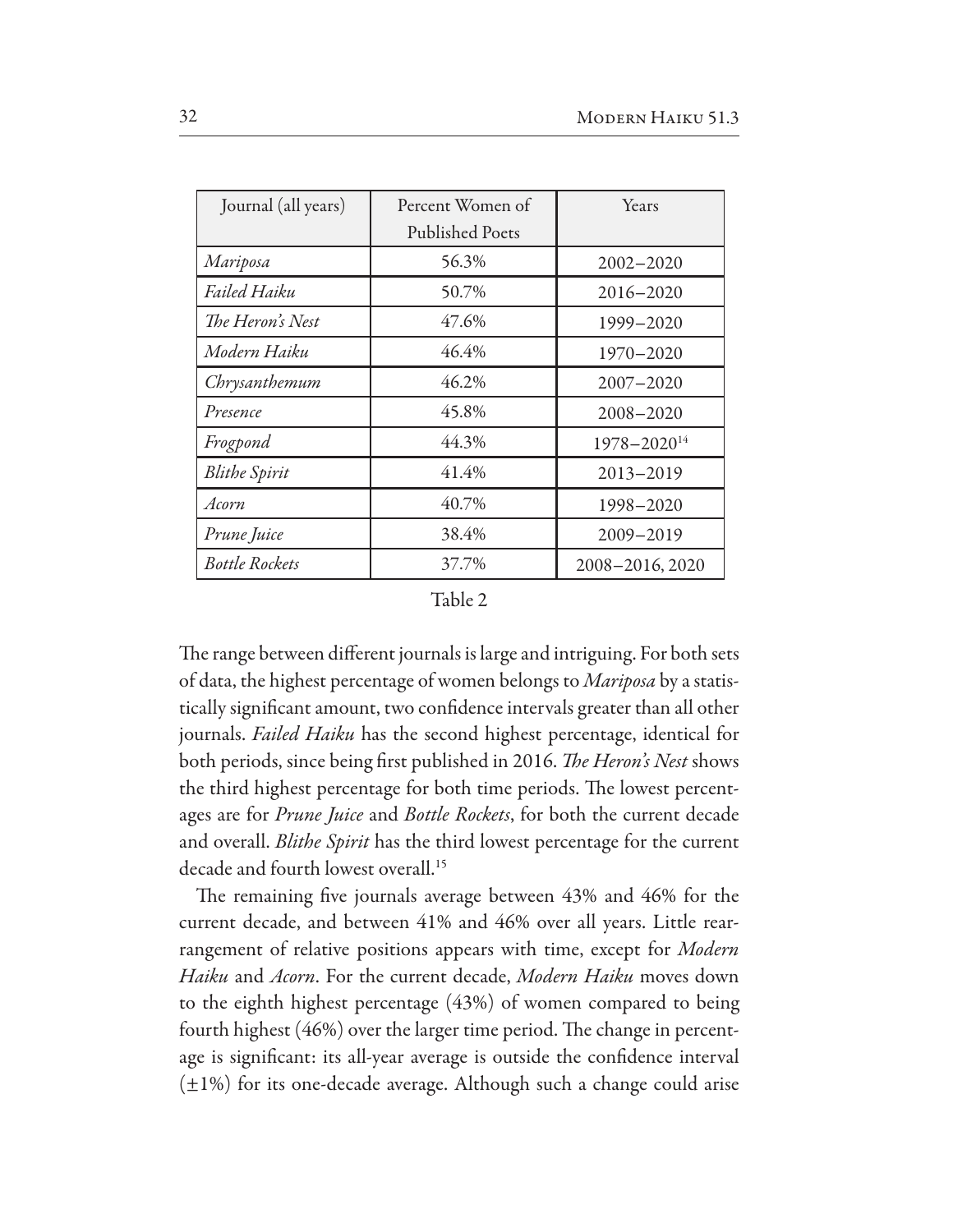statistically, it likely results in large part from the unusually high percentage of women published by founder-editor Kay Titus Mormino.<sup>16</sup> In the first few years, a founder-editor is arguably more likely to receive submissions from their friends and colleagues rather than the whole haiku world. In Mormino's eight years (1970–1977) I found her to average 63%, ranging between 54% and 69% for individual years. Her high values contrast with years as low as 35% under Robert Spiess, 36% under Lee Gurga, 37% under Charles Trumbull, and 40% under Paul Miller. The variety between editors contributes to a large  $(\pm 3\%)$  confidence interval for *Modern Haiku's* all-year results.

*Chrysanthemum* does average a slightly higher percentage of women published in the earlier years (fifth highest with 46.2%) compared with the current decade (sixth highest with 44.1%). However, these data have large enough confidence intervals  $(\pm 2\%)$  that I can attribute the difference to statistical fluctuations as easily as to a possible founder effect. Percentages of women published for earlier years are also slightly higher compared with the current ten years for *The Heron's Nest* and *Frogpond*, but the differences do not alter their third and seventh relative positions.

The other large change with time is for *Acorn*. It is in the ninth position  $(41%)$  for the all-year average and moves up to the fourth position  $(46%)$ in the current decade. I attribute this difference to a founder effect of Acorn's first editor, A.C. Missias; in poets she published during her 1998 to 2007 tenure, on average 34% were women; more information on this is in the next section.

The lowest percentages are for the senryu journal *Prune Juice* (41% for the current decade and 38% over its life) and for Bottle Rockets (37% for the current decade and 38% over the years I had issues for). While the latter is open to submissions of haiku as well as senryu, its material appears to me to have the human-affairs emphasis of senryu. For two senryu contests through the start of 2020, women won only 39% of the top three places, whereas 50% of the top-three winners in six non-senryu contests were women.<sup>17</sup> Have women been less inclined than men to write and publish senryu? To investigate further, I added the senryu journal Failed *Haiku*, a recent (begun 2016) online journal. *Failed Haiku*, however, gave the second-highest journal percentage, with 51% of its published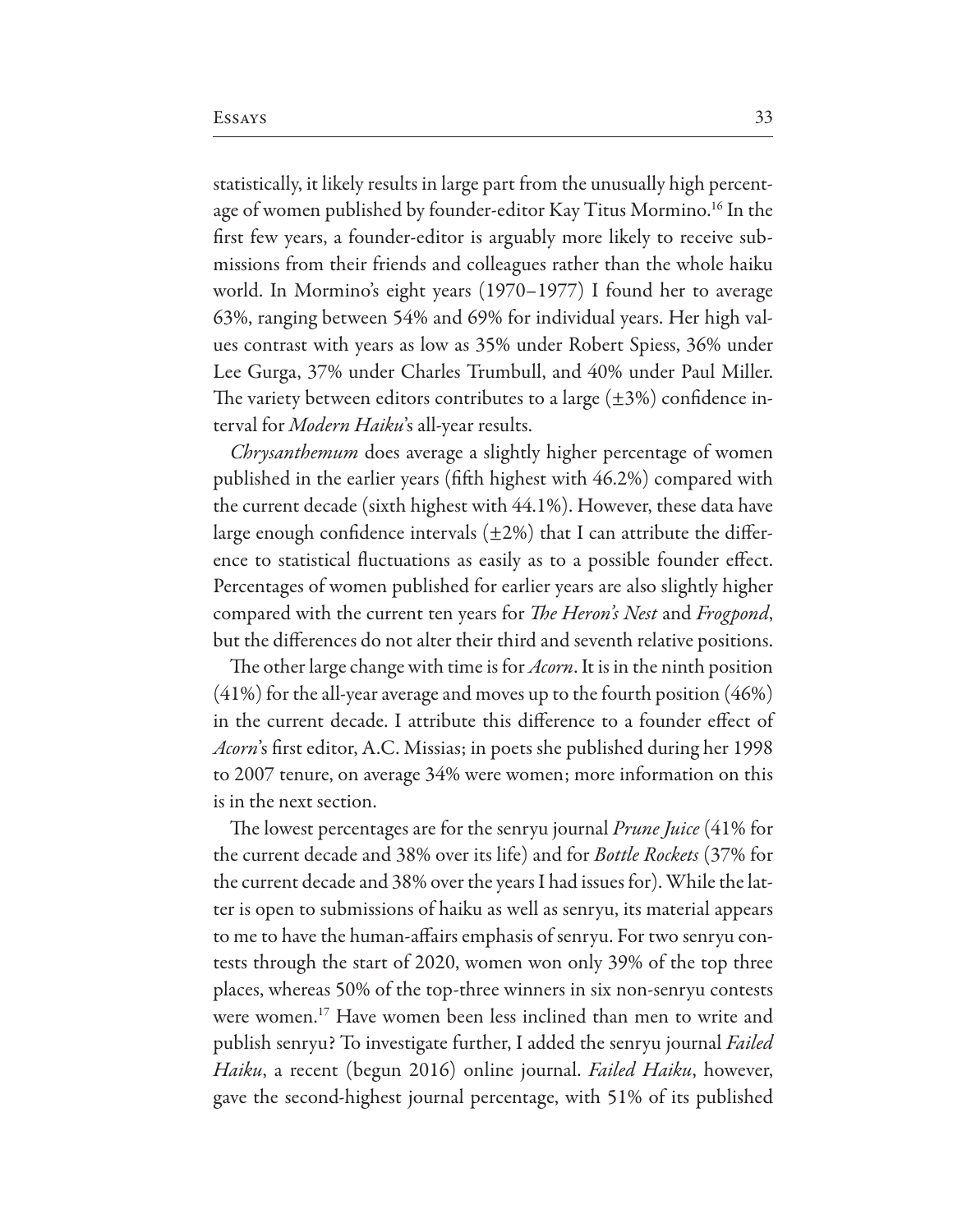poets being women. This appears to deny my hypothesis. I contacted the founder-editor, Mike Rehling, who told me that he is especially conscious of representing women strongly:<sup>18</sup>

I don't track anything like that [gender statistics of submitting poets], but my quick view of it is that FH is a lot more than 51% female. It is a personal prejudice of mine that shows up in every issue. I look for the best poems and women have a way of accomplishing that measure more often than men. All my teachers were and are women.

Because women can fnd a particularly supportive editor-in-chief at *Failed Haiku*, Rehling's slant could make that journal an outlier, compared with the lower percentages for the senryu contests and for *Prune Juice* and *Bottle Rockets*. So, I still have the notion that, as with senryu contests, women tend to be somewhat less represented than men in senryu-favoring journals.

Strikingly, in a later section, I show recent data that acceptances for women are occurring at a considerably higher percentage than historically for *Bottle Rockets* in its forthcoming issue 43, and also that this corresponds to a high percentage of women's submissions. The lower historical percentages may simply be due to fewer submissions by women.

### Gender of published poets compared with gender OF EDITORS

A few editors and poets have asked me whether I have evidence of male editors being disposed to favor male poets more than female, or of female editors being disposed to favor female poets more than male. Privately, more than one poet, mifed by an editor's rejection, has asserted a bias.

In their earliest years *Modern Haiku*, *Chrysanthemum*, *Frogpond*, and T*e Heron's Nest* appear to have published higher percentages of women under each founding editor than subsequently. However, I have no access to personal letters or other sources that might prove or contradict whether gender bias was active. If there was gender weighting of foundereditors' choices (as opposed to statistical fluctuations in the data), I imagine it arose largely from their pre-existing friendships and acquaintanceships with poets.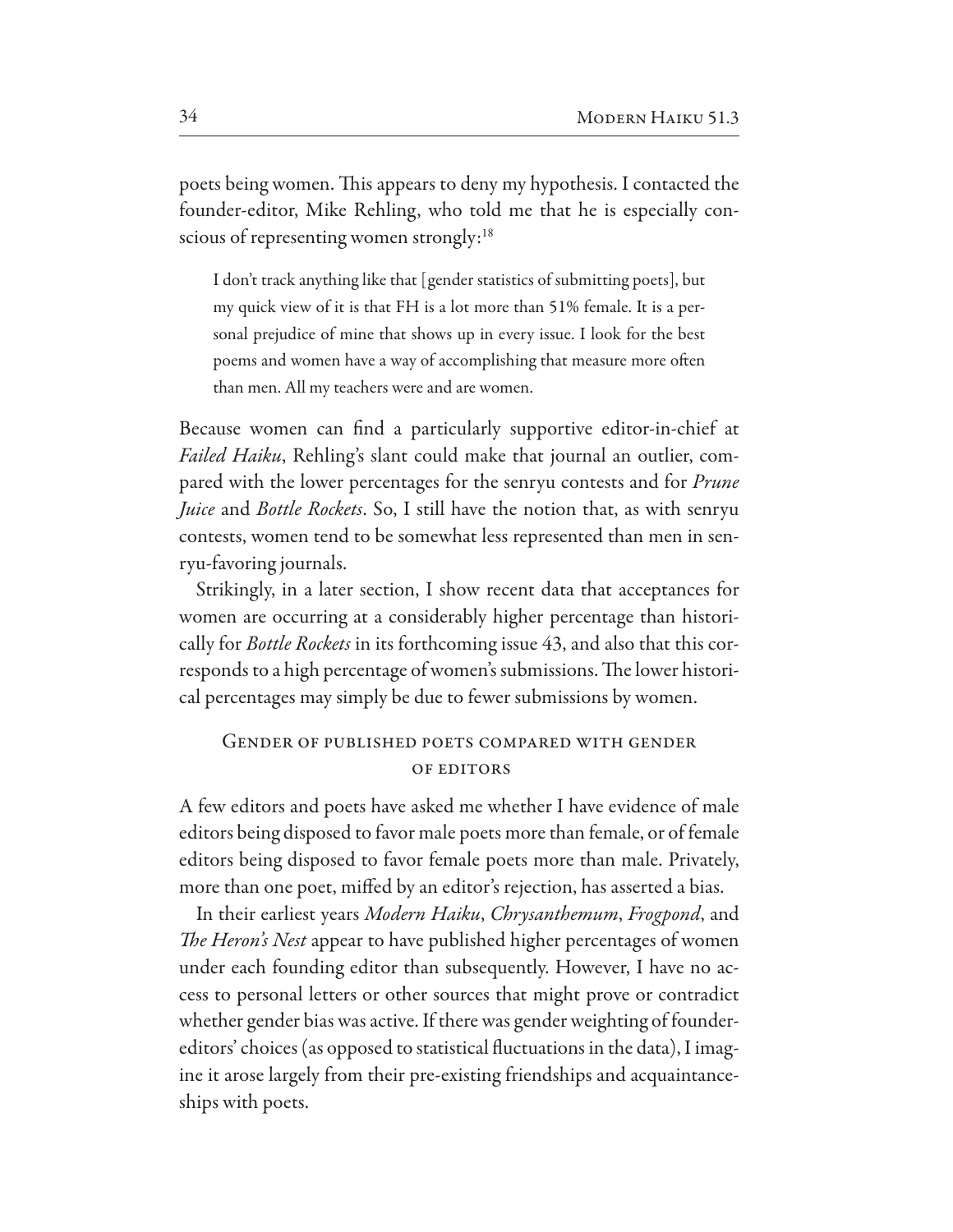One journal, *Acorn*, published a higher percentage of men under its founding editor. For 1998 to 2007, founding editor A.C. Missias averaged  $34\%$  ( $\pm 4\%$  confidence interval) women in the published poets. In contrast, *Acorn* editors after Missias averaged  $46\%$  ( $\pm 1.5\%$ ) women: the 2008–2011 editor Carolyn Hall averaged 47% and the 2012–present editor Susan Antolin averaged 45%. I queried Missias, who replied:<sup>19</sup>

I don't think I ever gave consideration to gender when evaluating poems, except possibly in some edge cases when it might affect how the literal content of a poem was interpreted (like whether the pronoun 'she' might indicate a romantic interest, maybe)... I do imagine that the first issue or two was influenced by who already knew me—people from the Shiki Internet Haiku Salon, for example—but after that the word seemed to spread on its own in the usual ways. It's possible, however, that the \*submitters\* gave thought to editorial gender. Because I've always gone by A.C. Missias, they might have assumed that I was male.

For Modern Haiku, founder-editor Kay Titus Mormino averaged 63%  $(\pm 4\%$  confidence interval) of the published poets being women during her eight-year tenure (1970–1977). Subsequent editors of Modern Hai*ku* averaged  $42\%$  ( $\pm 2\%$ ) women. The difference is clear. Trumbull documented circumstantial and plausible evidence for Mormino's founder effect being "a projection of those who had submitted to Mormino's earlier publications".<sup>20</sup><sup>21</sup>

Accepting the existence of this founder effect, I omitted Modern Haiku's founder in calculating whether its percentages of women published seemed to correlate with the gender of its editors. Because subsequent editors were all men, that left me without comparative data there.

*Frogpond* did yield comparisons. Six of its fourteen primary editors have been women; on average  $43\%$  ( $\pm 3\%$ ) of the poets they published were women. Eight of its editors have been men; on average  $45\%$  ( $\pm 3\%$ ) of their published poets were women. Given those confidence intervals, the average percentage of women in the published poets does not appear to be higher for women editors; it is plausibly the same for editors who are women and who are men.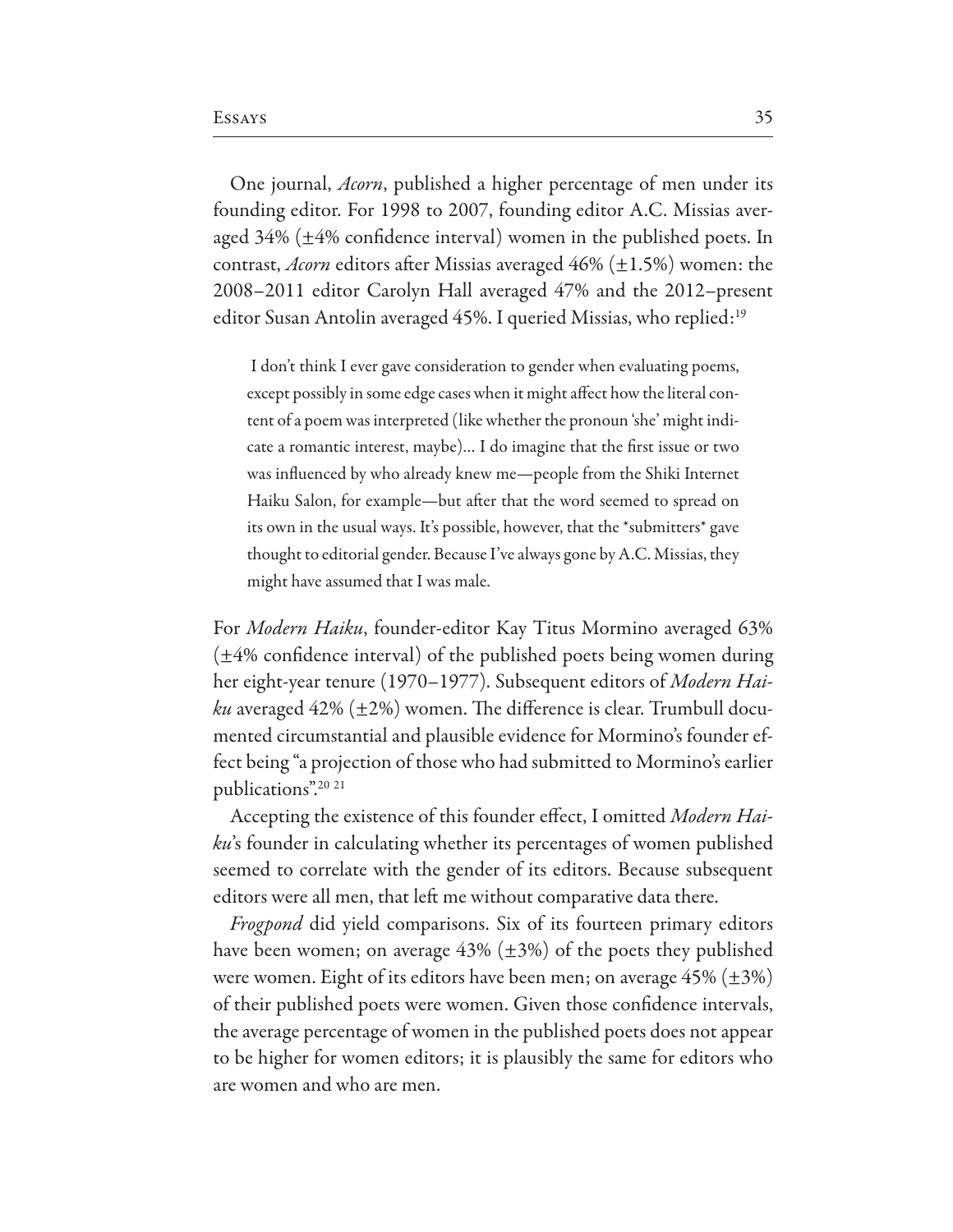| Frogpond Editor      | % Women | Years Counted   |
|----------------------|---------|-----------------|
| Michael Ketchek      | 43.6%   | 2018-2020       |
| Christopher Patchel  | 42.5%   | 2016-2018       |
| Aubrie Cox           | 44.6%   | 2016            |
| Francine Banwarth    | 43.4%   | 2012-2015       |
| George Swede         | 44.5%   | 2008-2012       |
| John Stevenson       | 42.4%   | 2006-2007       |
| Jim Kacian           | 41.8%   | 1998-2002       |
| Kenneth C. Leibman   | 48.8%   | 1995-1997       |
| Sylvia Forges-Ryan   | 44.4%   | 1991-1993       |
| Elizabeth Seale Lamb | 42.8%   | 1985-1990; 1994 |
| Alexis Rotella       | 37.5%   | 1983-1984       |
| <b>Bruce Kennedy</b> | 52.3%   | 1982-1983       |
| Geoffrey O'Brien     | 47.4%   | 1981            |
| Lilli Tanzer         | 47.9%   | 1978-1980       |

Table 3 shows the data for *Frogpond* averaged by each editor over most issues:22

Table 3

Slightly greater percentages of women were published in Frogpond's first six years than subsequently. If a founder effect existed for *Frogpond* in those years, it is equally distributed between male and female editors. Omitting those founder editors, the remaining five primary editors who were women published  $42.5\%$  ( $\pm 3\%$ ) women; the six who were men published  $43.9\%$  ( $\pm 2\%$ ) women. Those results are very similar.

Chrysanthemum had a male founding editor, Dietmar Tauchner. Under him 49%  $(\pm 5\%)$  of the published haiku poets were women. In 2012 Beate Conrad succeeded Tauchner. For her,  $45\%$  ( $\pm 2\%$ ) were women. With those confidence intervals and only two editors thus far, Chrysan*themum* also gives no statistically convincing data that the gender of an editor correlates with or against gender of the published poets.

*The Heron's Nest* has always had a male lead editor, even though its team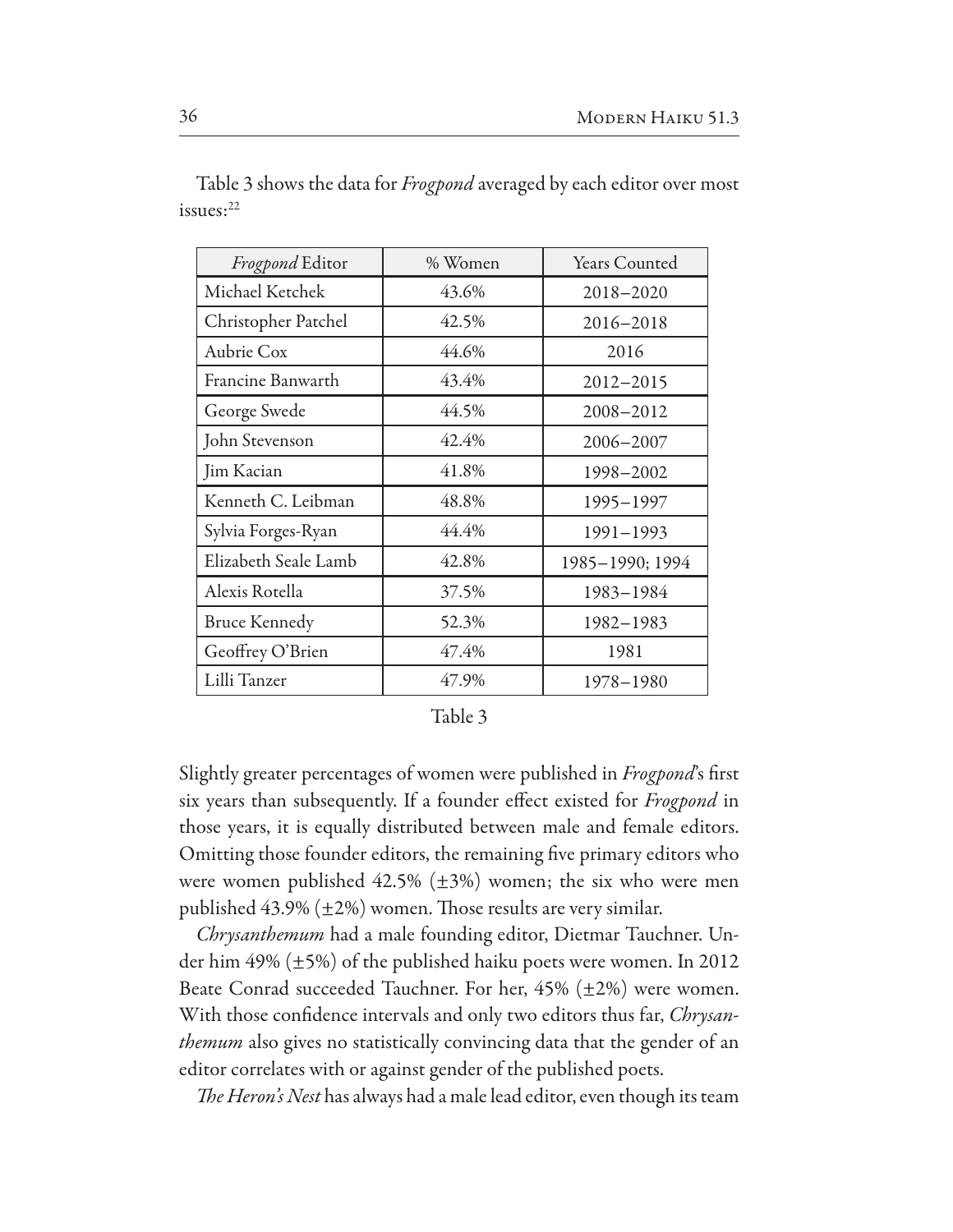of associate editors has tended to have roughly equal numbers of women and men. Therefore, it provided no data to correlate gender of its editors with or against gender of the published poets. It did show a muted though plausible founder effect. For the first four years (1999–2002) under founding editor Christopher Herold, on average 52% ( $\pm$ 3%) of the poets were women. During Herold's subsequent five years (2003-2007), on average  $48\%$  ( $\pm 4\%$ ) were women; for John Stevenson (2008–present),  $46\%$  ( $\pm 2\%$ ) were women.

*Prune Juice*, however, yielded a little information. Of its five editors, two were female, for whose issues 37% of published poets were women; for its three male editors (I could not access its 2012 issue #10, which I believe would have added a fourth male editor), 38% of published poets were women. The similarity of those numbers again suggests no gender  $bias.<sup>23</sup>$ 

Acorn always had a female editor and so provided no data that might correlate gender of its editor with or against gender of the published poets. It and other journals in this study provided no data that encourage or discourage a perception of gender bias within them.

In my final investigation of editors, I contrasted entire journals as opposed to editors within a particular journal. For journals always edited by women (Acorn, Mariposa), on average 48.5% (40.7% and 56.3% respectively) of their published poets have been women. For journals whose lead editors were men for all or most issues, on average  $45\%$  ( $\pm 4\%$ ) of their published poets have been women. The averages are slightly different, but not significantly so given the wide confidence intervals.

Thus, none of my data show that editors selectively publish poets of their own gender. There are founder effects in some journals but there are no data to prove intentional gender bias.

## PERCENTAGES OF WOMEN POETS PUBLISHED COMPARED WITH THE PERCENTAGE OF SUBMISSIONS THAT CAME FROM WOMEN

The potential for gender bias can be studied further by comparing publication data with submission data. This, however, puts a load on editors to collect and share such information, and I am mindful that such extra work was sometimes not feasible. The most considerable data on submis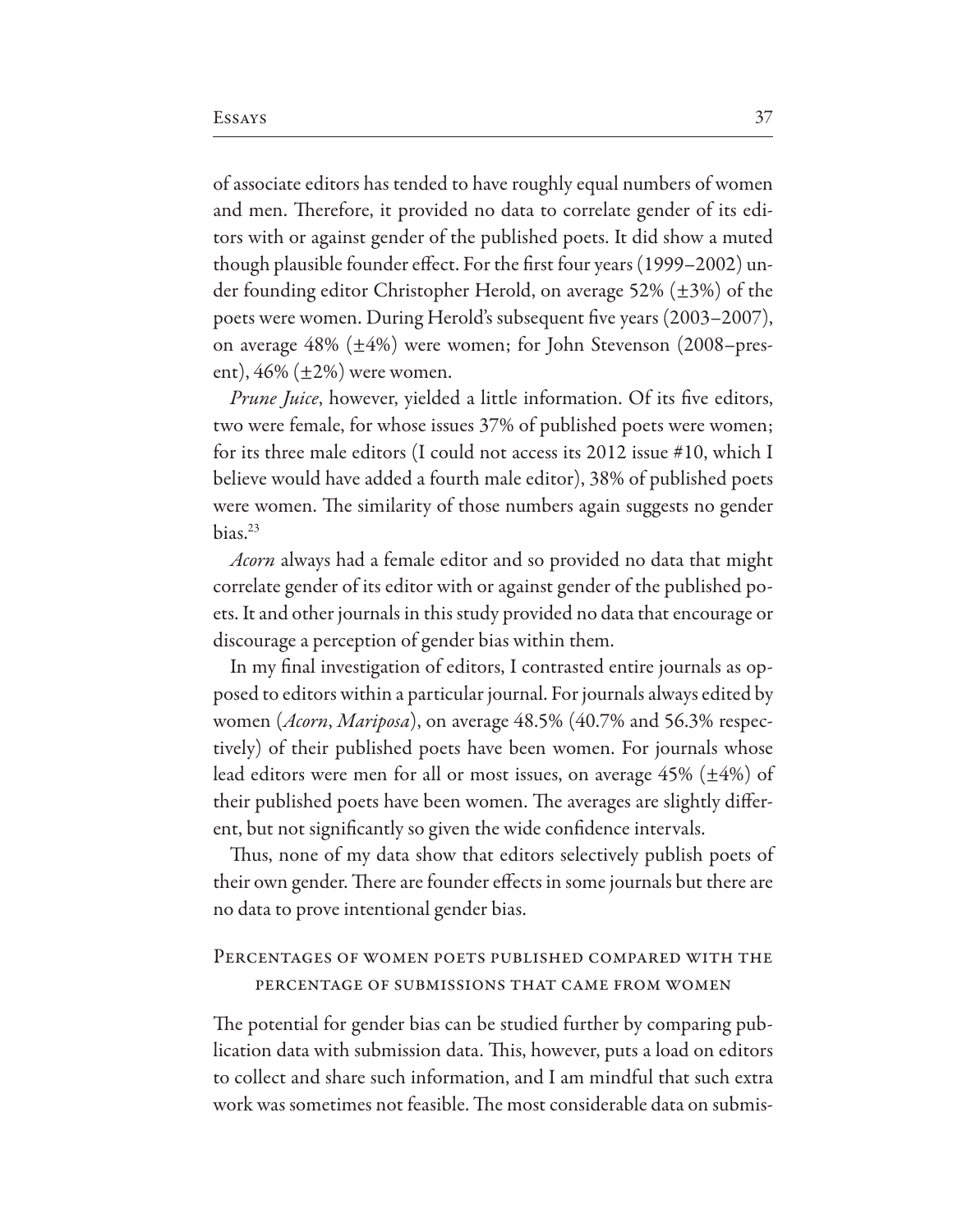sions came from editors for *Mariposa*, *Modern Haiku*, and *Acorn*. In all cases, the percentage of women in the submissions was the same statistically as the percentage of poets published in a journal. Thus, for all three quite diferent journals and editors, editorial knowledge of a poet's gender did not, in itself, appear to bias acceptance.

Cherie Hunter Day provided me submission totals for *Mariposa* for the twelve issues (numbers 27–38 from 2012 to 2018) under her editorship.<sup>24</sup> Her data showed that the submitting poets included on average 57.1% women (between 53% and 63% for different issues). Of the poets she published, on average 56.9% were women (between 49% and 63%). Efectively, the percentage of poets published who were women was the same as the percentage in those submitting.

Another way I checked for similarity was by calculating the ratio of the two percentages (% women published versus % women submitting) for each issue. Under Day, the mean was  $1.00$  (0.998).<sup>25</sup> That is a significant marker of absence of gender bias for this editor and journal. Furthermore, in *Mariposa* issues earlier and later than Day's, the percentage of women published averaged 56.0%, effectively the same as hers. This suggests a life-long absence of bias for the journal, although full submission numbers would be needed to test this hypothesis.

| Modern Haiku          | Percent Women of        | Percent Women of      |
|-----------------------|-------------------------|-----------------------|
| Volume : Issue (year) | <b>Submitting Poets</b> | <b>Accepted Poets</b> |
| 51:2(2020)            | 44%                     | 46%                   |
| 51:1(2020)            | 45%                     | 42%                   |
| 50:3(2019)            | 44%                     | 44%                   |
| 50:2(2019)            | 39%                     | 41%                   |

I now turn to *Modern Haiku*. Table 4 details editor Paul Miller's numbers for four recent issues:26

For these issues, on average  $43\%$  ( $\pm 3\%$ ) of Miller's submitting poets were women and  $43\%$  ( $\pm 2\%$ ) of the poets he accepted were women. These numbers are effectively identical statistically. This is consistent with the

Table 4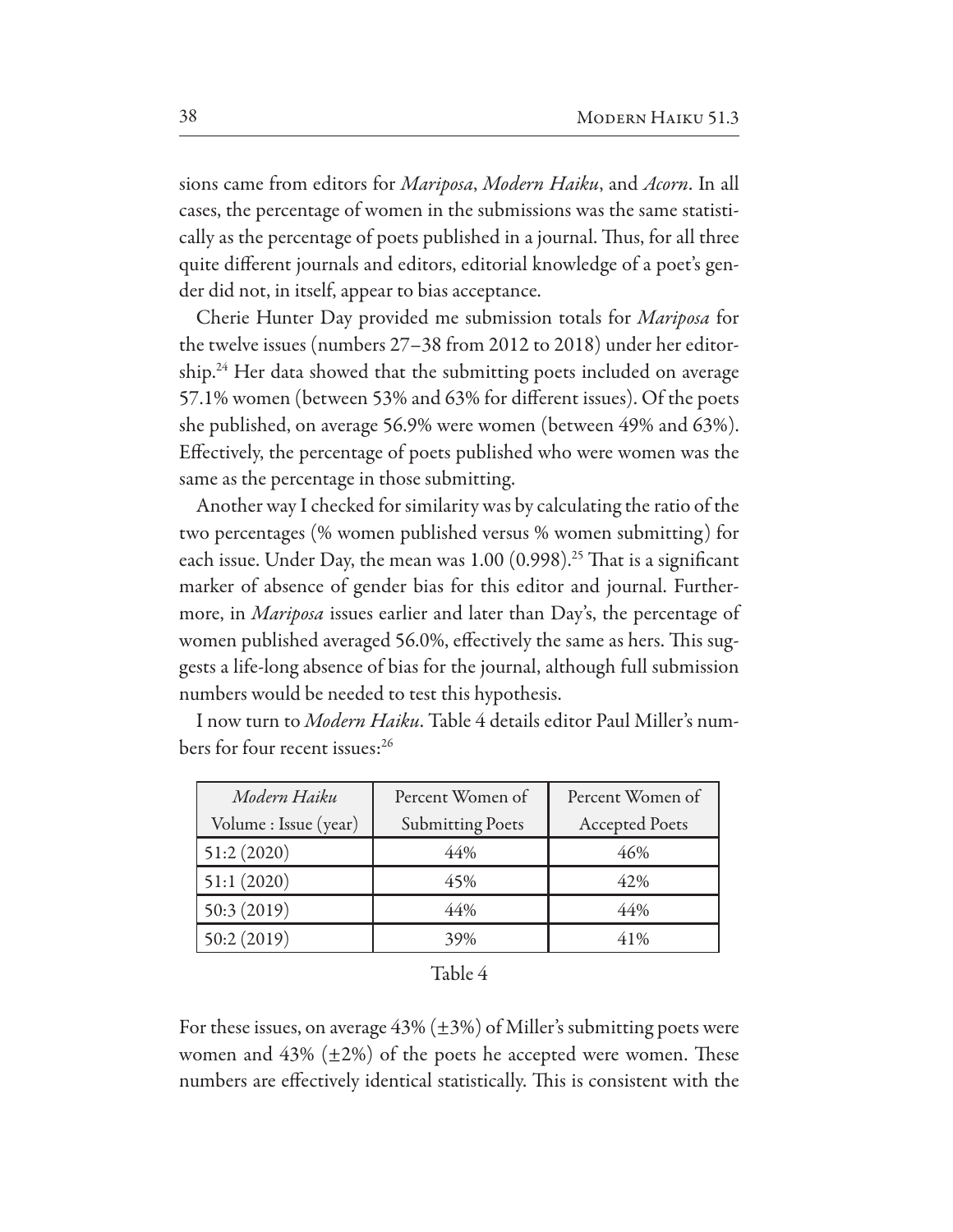above similarity for *Mariposa* under Day, even though her percentages are both much higher (57% women in both the submitting and the accepted poets).

*Acorn* is the third journal for which I have submission data for several issues, thanks to Susan Antolin, editor of *Acorn* since 2012. Her percentages of women among the submitting poets for three recent issues are in Table 5:27

| Acorn            | Percent Women of        | Percent Women of      |
|------------------|-------------------------|-----------------------|
| $I$ ssue (year)  | <b>Submitting Poets</b> | <b>Accepted Poets</b> |
| 44 (Spring 2020) | 47.8%                   | 48.7%                 |
| 42 (Spring 2019) | 46.2%                   | 50.0%                 |
| 40 (Spring 2018) | 44.7%                   | 46.4%                 |

For these issues, on average  $46\%$  ( $\pm 2\%$ ) of Antolin's submitting poets were women and  $48\%$  ( $\pm 2\%$ ) of the poets she accepted were women.<sup>28</sup> These intervals overlap. The percentage of women in the submissions was efectively the same as the percentage in the accepted poets.

To summarize, for these journals where I have submission numbers for more than two issues, Table 6 compares women's percentages in poets submitting and poets published for the same issues:<sup>29</sup>

| Journal (data for more | Percent Women of        | Percent Women of   |
|------------------------|-------------------------|--------------------|
| than two issues)       | <b>Submitting Poets</b> | Poets Published in |
|                        |                         | these Issues       |
| Mariposa (HPNC)        | 57.1%                   | 56.9%              |
| Acorn                  | 46.2%                   | 48.2%              |
| Modern Haiku           | 43.0%                   | 43.4%              |

| Table 6 |  |
|---------|--|
|---------|--|

The ratio of percent published divided by percent submitted averages 1.02 ( $\pm$ 0.03); there is no evidence of inequality statistically. The percentages of women in submitting and published poets are the same.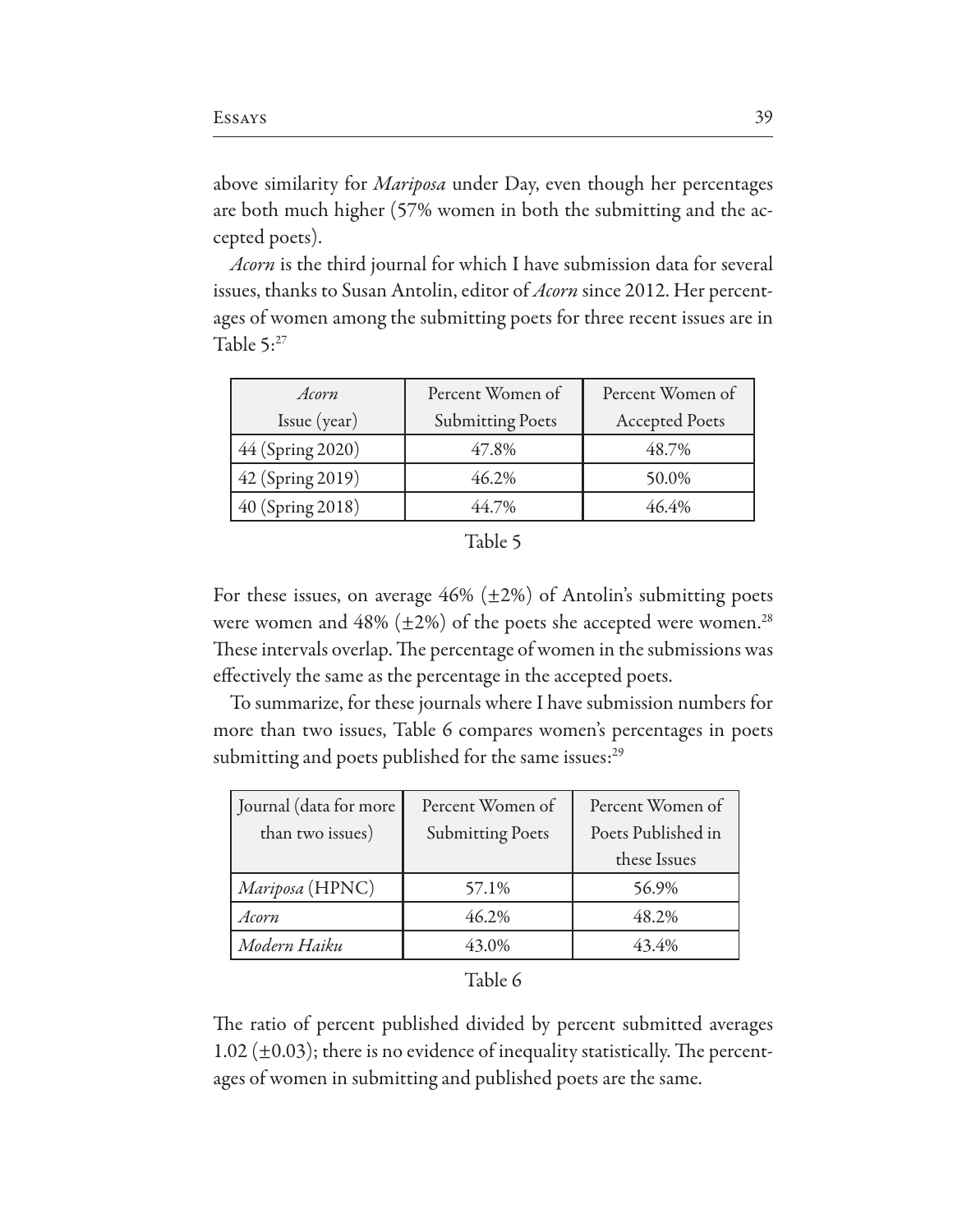Additionally, the correlation coefficient is 0.99, which is positive and remarkably high. It means that a higher percentage of women submitting to a journal correlates strongly with a higher percentage of women in the published poets. As ever, correlation is not causation. I do not prove that a higher percentage submitting causes a higher percentage to be published. Neither do I prove that a lower percentage being published discourages women from submitting. Plausibly each cause and several others may be at work. Convincing data would need a survey of hundreds of poets (men as well as women) who do and who do not submit to these haiku journals.

Next, I explored journals for which I had submission data for only one or two issues. Information on *The Heron's Nest* submissions was initially hard to come by.30 However, I now have partial data for one issue (March 2020), generously provided by associate editors Scott Mason, Cherie Hunter Day, Julie Warther, and Jeff Hoagland. Between them these editors received submissions from  $260$  poets, of whom  $48\%$  were women. For this issue, I counted that 49% of the published poets were women. Because these data are for only two-thirds of the editors and for a single issue, any conclusion has (statistically speaking) an adventurous aroma. Nonetheless, the similarity of those two percentages suggests that for T*e Heron's Nest* I see no signifcant diference between the percentages of women in submissions versus in acceptances.

For *Frogpond*, the journal of the Haiku Society of America, I have a single datum. It is for issue 41:1 (2018). Frogpond's then-editor Christopher Patchel wrote that  $45\%$  of its submitting poets were women.<sup>31</sup> I counted that  $43\%$  ( $\pm$ 5%) of that issue's published haiku poets were women. This was similar both to Patchel's submission percentage and also to *Frogpond*'s average of 43.7%  $(\pm 1.1\%)$  women in the published poets for the current decade. The percentage published was slightly lower than the percentage submitting, but not signifcantly so, considering the confdence intervals of these data. Data on submission for other *Frogpond* issues would be very useful to expand this comparison.

For *Chrysanthemum*, its editor Beate Conrad supplied data on submissions to two of its issues: 26 (Autumn 2019) and 27 (Spring 2020). On average  $45.3\%$  of the submissions were from women.<sup>32</sup> For those two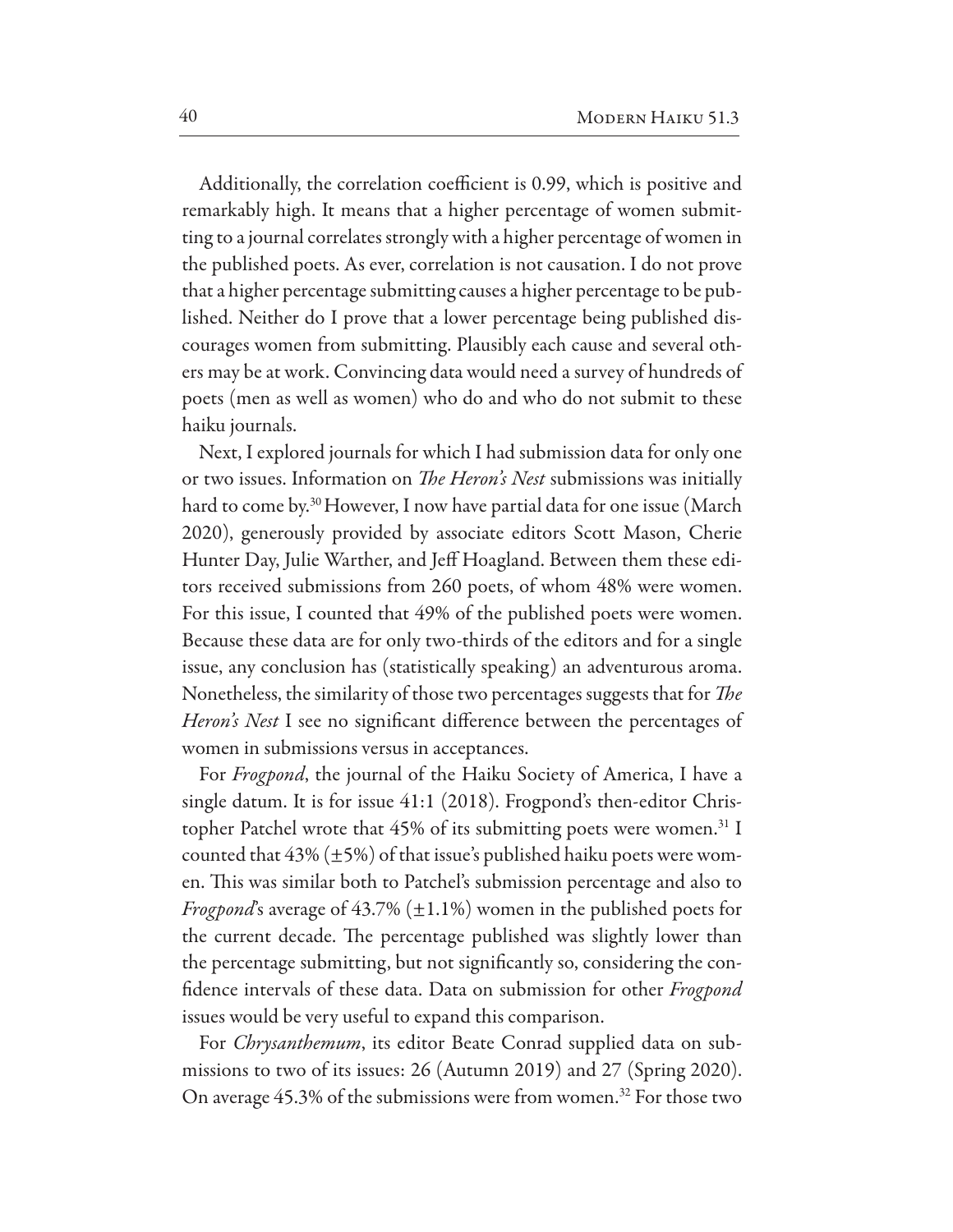issues, I counted that on average 46.6% of the accepted haiku poets were women, efectively the same as for submissions.

 In summary, for these journals where I have submission numbers for one or two issues, Table 7 compares women's percentages in poets submitting and poets published:

| Journal (data for one | Percent Women of        | Percent Women of   |  |
|-----------------------|-------------------------|--------------------|--|
| or two issues)        | <b>Submitting Poets</b> | Poets Published in |  |
|                       |                         | Same Issues        |  |
| The Heron's Nest      | 48% <sup>33</sup>       | 49%                |  |
| Chrysanthemum         | $45\%^{34}$             | 47%                |  |
| Frogpond (HSA)        | 45% <sup>35</sup>       | 43%                |  |

| ٠. | Đ<br>ı |  |
|----|--------|--|
|    |        |  |

Despite the considerable limitations of these data, the ratio of percent published divided by percent submitted averages  $1.04$  ( $\pm 0.05$ ). Again, there is no evidence of inequality statistically. The percentages of women in submitting and published poets are efectively the same. Also, their correlation coefficient is positive, 0.81. Thus, for these journals too, a higher percentage of women submitting correlates with a higher percentage of women being published.

Lastly, I requested information on *Bottle Rockets* submissions from founding editor Stanford Forrester. He responded that for issue  $#43$ (in-progress 2020), 52% of his acceptances went to women, and that he accepted 66% of the submissions received from men and 71% of the submissions from women.<sup>36</sup> I suggest, then, that the significantly lower one-decade average of 37% women of published poets for Bottle Rockets would be associated with a lower percentage of women submitting for the earlier issues.

## Gender of submitting poets compared with gender of journal subscribers or society members

For five journals I obtained data on the percentages of women who subscribed or were members of a journal's society. I compared those numbers with the percentages of women submitting.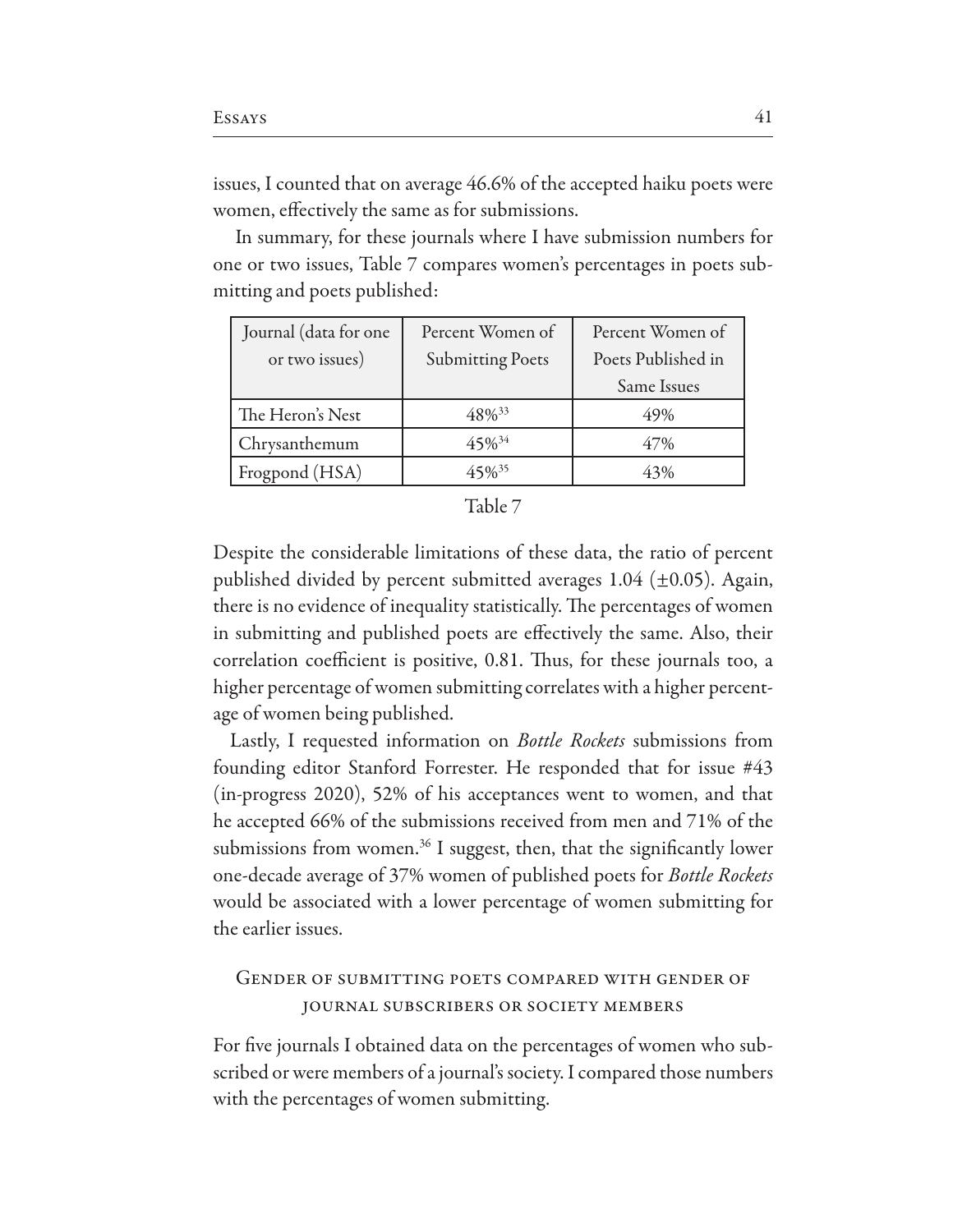The journal with the highest percentage of women submitting was *Mariposa* (HPNC). Between 2013 and 2017 (covering most of Day's editing years), 57% ( $\pm$ 2%) of submitting poets were women.<sup>37</sup> For those years, HPNC membership averaged 110 people of whom 58%  $(\pm 1\%)$ were women. On average 64 poets submitted per issue in those years, a little over half the membership.

For *Acorn*, Antolin told me that 48% of the subscribers for Fall 2019 were women; around that time 47% of the submissions were from women.<sup>38</sup> Here also, the percentages were close.

For Frogpond, lacking data on HSA membership, I used the HSA's annual members' anthology to provide a plausible proxy for membership. Each HSA member is awarded publication in an anthology if they submit haiku whereas they are not guaranteed publication in Frogpond. For 2019 (corresponding to the year for which *Frogpond* submissions were 45% women), 54% of the HSA anthology poets were women, the percentage of women in the anthology being significantly higher than in *Frogpond* submissions.

For Modern Haiku, in December 2019, 49% of its subscribers were women; in May 2020, 46% were women.<sup>39</sup> The average was 47.5%. This can be compared with Miller's data above for four 2019 and 2020 issues, when 43% of the submitting poets were women. The percentage of women subscribing to Modern Haiku averaged slightly higher than in its submissions.

For *Blithe Spirit* (BHS), I lacked BHS membership data so I used its anthology as proxy. For the 2017 BHS anthology, 49% of the poets were women. Averaging over all that year's four issues of *Blithe Spirit*, 42% of the published haiku poets were women. Lacking submission data but leveraging the similarity I showed earlier (percentages of women in published and submitting poets are approximately equal), I approximated it to the percentage published. Then, the percentage of women in the BHS anthology was also greater than in its journal. These data are summarized in Table 8.

The percentage of women in the submissions for each journal is consistently less than the percentage of women in the subscribers to a journal and members of a journal's society. The average for submissions is 46.8%.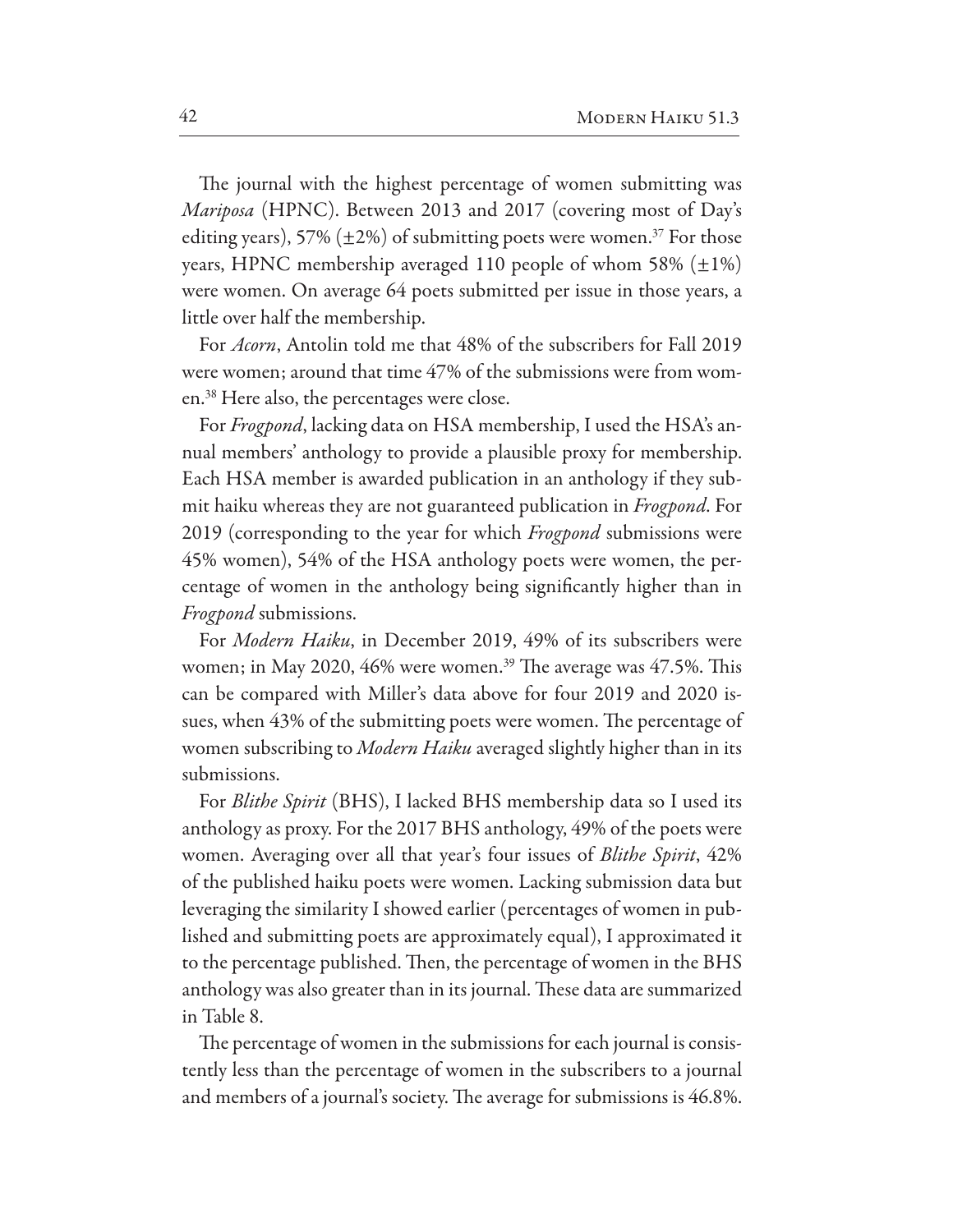| Journal (society)          | Women in   | Women in    | Women in     |
|----------------------------|------------|-------------|--------------|
|                            | Submitting | Subscribers | Membership   |
|                            | Poets      |             | ("A" if used |
|                            |            |             | anthology)   |
| Mariposa (HPNC), 2013-2017 | 57%        |             | 58%          |
| Acorn, 2019-2020           | 47%        | 48%         |              |
| Frogpond (HSA), 2019       | 45%        |             | A 54%        |
| Modern Haiku, 2019-2020    | 43%        | 47.5%       |              |
| Blithe Spirit (BHS), 2017  | 42%40      |             | A 49%        |

| .able | 8 |
|-------|---|
|       |   |

The subscribers and membership average 51.3% women. The ratio of the percentage in submitters divided by the percentage in subscribers and members averages 0.91 ( $\pm$ 0.06). Thus, it is statistically measurable that a smaller percentage of women have submitted than have been subscribers or members.

For individual journals, that ratio tends to be lower when the percentage of women in the submitters is lower and may relate to the size of an organization or journal. Specifically, the ratio is smaller for large national organizations averaging 0.85 for HSA and BHS versus 0.98 for HPNC. It is 0.91 for *Modern Haiku* versus 0.98 for the highly regarded but smaller *Acorn*.

The percentage of women in submissions tends to be larger when their percentage is larger in subscribers or members. The correlation coefficient for that effect is 0.81.

## PROPORTIONS OF WOMEN PUBLISHED IN HAIKU JOURNALS WITH THE PROPORTIONS APPEARING ELSEWHERE

The above results, with the addition of data from other anthologies and contests<sup>41</sup>, are summarized in Table 9. The highest percentages of women appear in HSA anthologies, in the entrants of haiku (non-senryu) contests, and in winners in contests where I know the percentage of entrants. Earlier, I demonstrated the similar percentages of women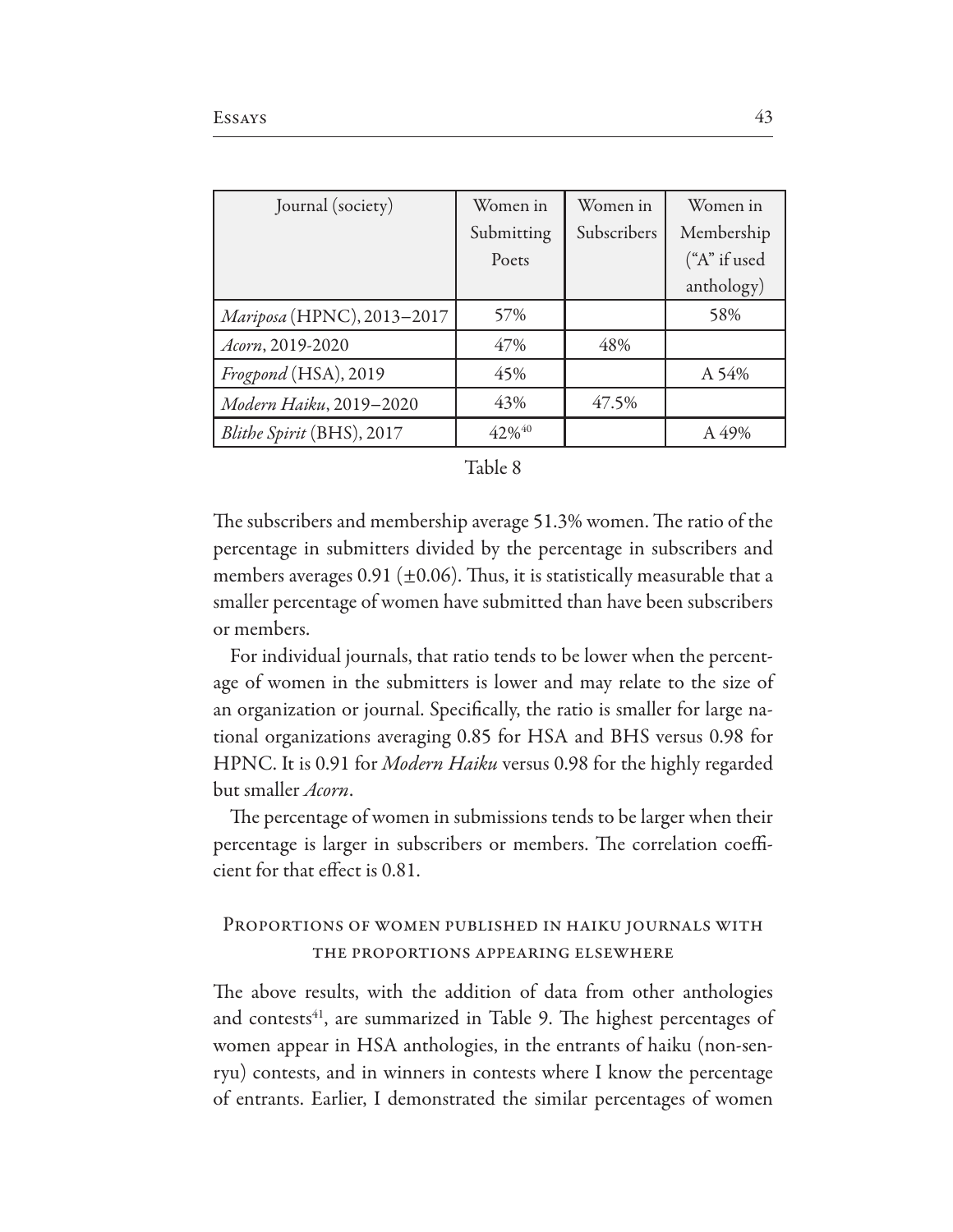|                                                | Percent<br>Women <sup>42</sup> | Years           |
|------------------------------------------------|--------------------------------|-----------------|
| Haiku Society of America anthologies           | $57\% (\pm 2\%)$               | 1993-2019       |
| Entrants in 4 haiku (non-senryu)               | 55% (±6%)                      | 1978-2020       |
| contests                                       |                                |                 |
| Top three of winners in 4 haiku (non-          | 55% (±9%)                      | 1978-2020       |
| senryu) contests for which I obtained          |                                |                 |
| entrant gender data                            |                                |                 |
| HSA haiku and senryu contests judges           | $51\% (\pm 13\%)$              | 1976-2020       |
| Published in 11 haiku journals                 | $45\%$ ( $\pm 2\%$ )           | 1970-2020       |
| 8 Red Moon Anthologies                         | $42\% (\pm 3\%)$               | 2012-2020       |
| Best American Poetry anthologies <sup>43</sup> | $41\% (\pm 3\%)$               | 1988-2019       |
| Top three of winners in 2 haiku (non-          | $39\% (\pm 8\%)$               | 1976-2020       |
| senryu) contests for which I was denied        |                                |                 |
| entrant gender data                            |                                |                 |
| Top three of winners in 2 senryu               | $39\% (\pm 7\%)$               | 1976-2020       |
| contests                                       |                                |                 |
| 9 independent haiku anthologies                | $38\% (\pm 5\%)$               | 1993-2019       |
| Haiku 2014, 2015, 2016, 2020 (Mod-             | $36\% (\pm 5\%)$               | 2014-2016, 2020 |
| ern Haiku Press)                               |                                |                 |
| Haiku and senryu contest judges                | $33\% (\pm 7\%)$               | 1978-2020       |
| excluding HSA                                  |                                |                 |

|      |  | Ω |
|------|--|---|
| abie |  |   |
|      |  |   |

submitting to and being published in journals. Here, I affirm the similar percentages for the entrants and the top-three winners of four haiku contests. In general, then, a lower percentage of women being published in a journal or winning a contest is correlated with their making a lower percentage of submissions. If women want to be published more and to win more, they need to submit more often to journals and enter more contests.

One unexpected difference is that women do well in contests whose organizers shared with me the gender information on their entrants: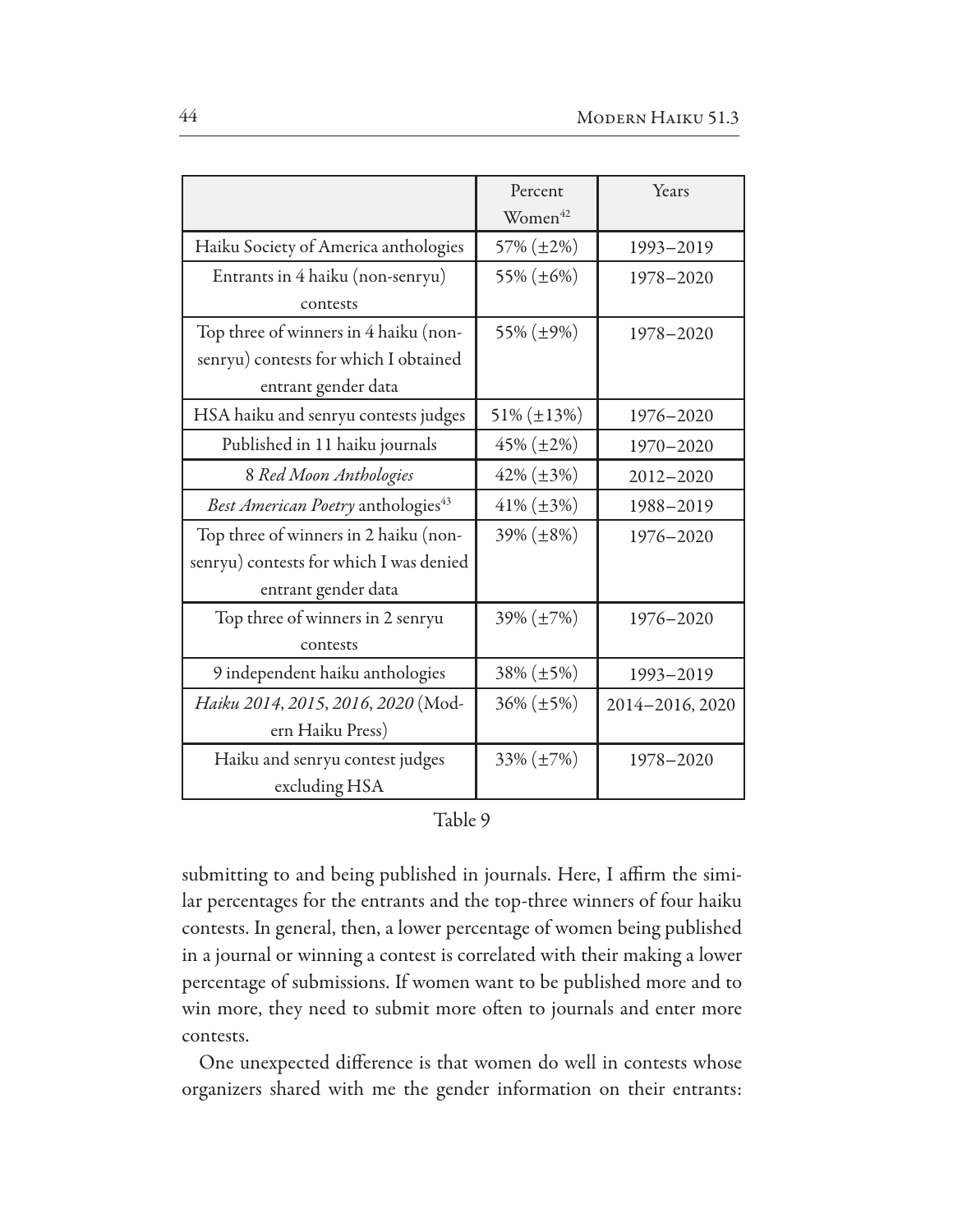women took 55% of the places. For contests that declined to share that information, women took only 40% of the places. As always, correlation is not causation, but I am intrigued by this difference.

The lowest percentage of women is for contest judges, only 33%. I exclude the HSA contests from this count because the HSA has an unusually strong tendency to invite both a female and a male judge for many an annual contest.

Women are under-represented in non-society anthologies compared to their presence in journals and contest wins. Even in the yearly Red *Moon Anthology* (arguably the anthology of record for English-language haiku), while women appear in a higher percentage than in other nonsociety anthologies, they are still slightly underrepresented.

#### GIVEN THE DATA, WHAT NEXT?

Throughout this research I have taken a binary male/female view of gender. I acknowledge that some poets do not place themselves in either of those two categories. I apologize to them for the limitation in my research: it was beyond my expertise to explore other aspects of potential discrimination, and I hope that others with appropriate skills could extend my study.

Overall my results show that women have been widely published in journals and haiku-society anthologies, but have been less likely to appear in non-society haiku anthologies or to be contest judges. This could suggest a pro-male preference among compilers of some anthologies and (despite notable exceptions) the solicitors of contest judges. Although women have not reached their full potential in haiku and senryu journals, I did not find gender bias in the hands of editors. Instead, bias seemed to be in the fingers of women who decided not to submit. I therefore challenge all women haiku poets to increase their submissions to haiku and senryu journals, to put themselves forward as contest judges, and to question anthologists that seem to under-represent women. Also, I call upon other contests to join with HSA's practice and invite more women to judge.

It is reasonable for women and their allies to alert non-society anthology editors of their concerns for more equitable representation of women,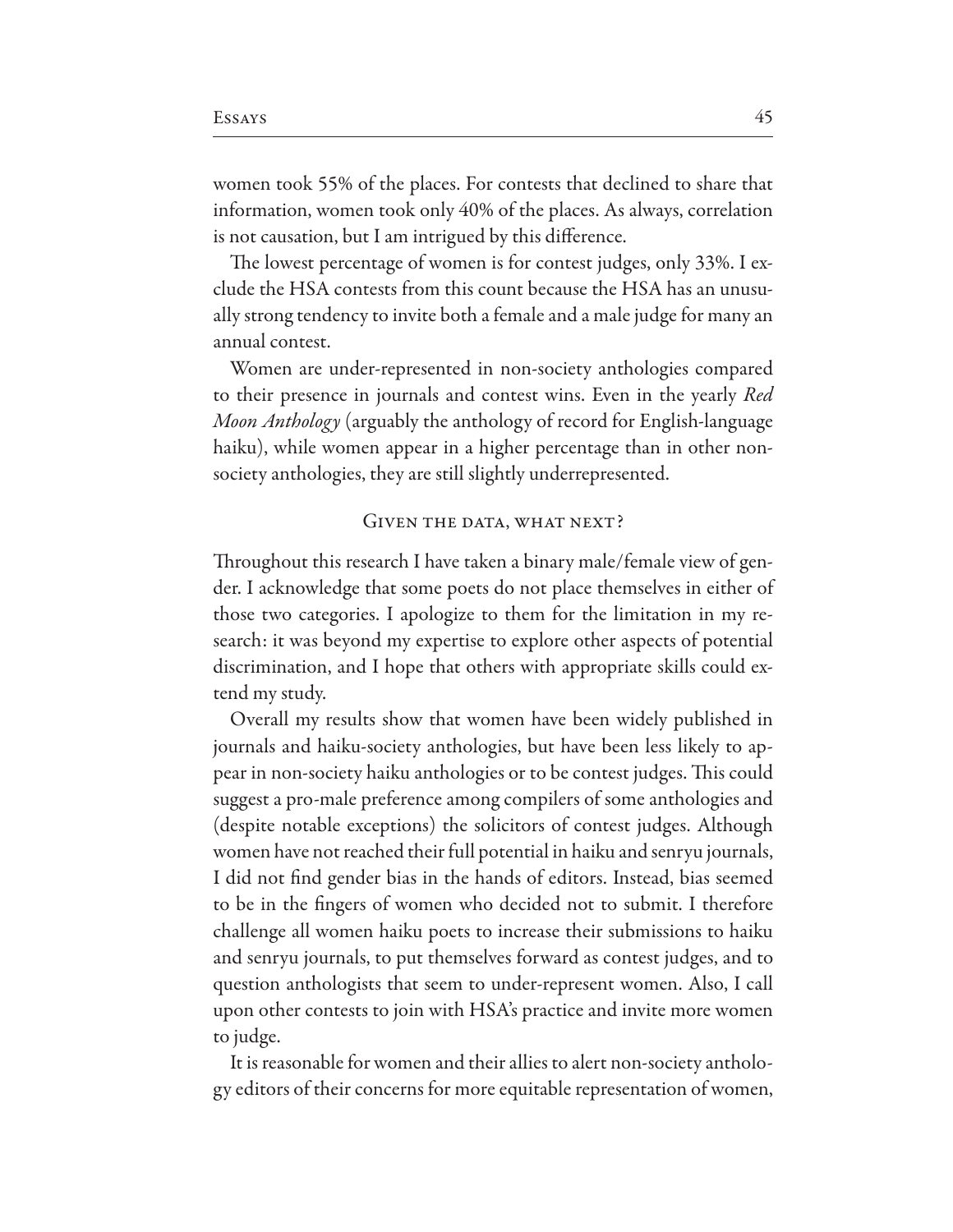and to support and purchase anthologies that are the most gender-balanced. Some anthologists might be privileging male poets in their selections, not yet fully representing the decades-long success of women in journals and contests.

Regarding journals, could it be that some women are less comfortable submitting work to a journal than to a haiku-society anthology where they are guaranteed publication? Might a few more women than men subscribe to *Modern Haiku* with the intent to read and study it but not submit, as Miller has wondered.<sup>44</sup> Perhaps women are more modest in self-assessment of their skills and accomplishments and hence less likely to submit to a haiku journal-of-record than to a regional journal where they feel more a part of the organization? Or (even at the risk of ambling into stereotype territory) are they more preoccupied with family chores than male haiku poets, resulting in their having less time to create and submit their poetry? Are they creating lots of haiku but are less ambitious or competitive or otherwise less motivated to submit work? Perhaps submissions are higher for a journal of a local organization where women feel a stronger tribal connection, due to frequent group meetings, excellent meeting refreshments, and a profusion of inter-member side projects and collaborations. But speculation is not proof. A survey, at least of *Modern Haiku* subscribers and the members of the HSA, the BHS, and HPNC, could be one way to get facts.

Lastly, and I cannot repeat enough: I do challenge all women haiku poets who are up for it, to increase their submissions to haiku and senryu journals and especially to senryu contests, to put themselves forward as contest judges, and to question anthologists that seem to under-represent women.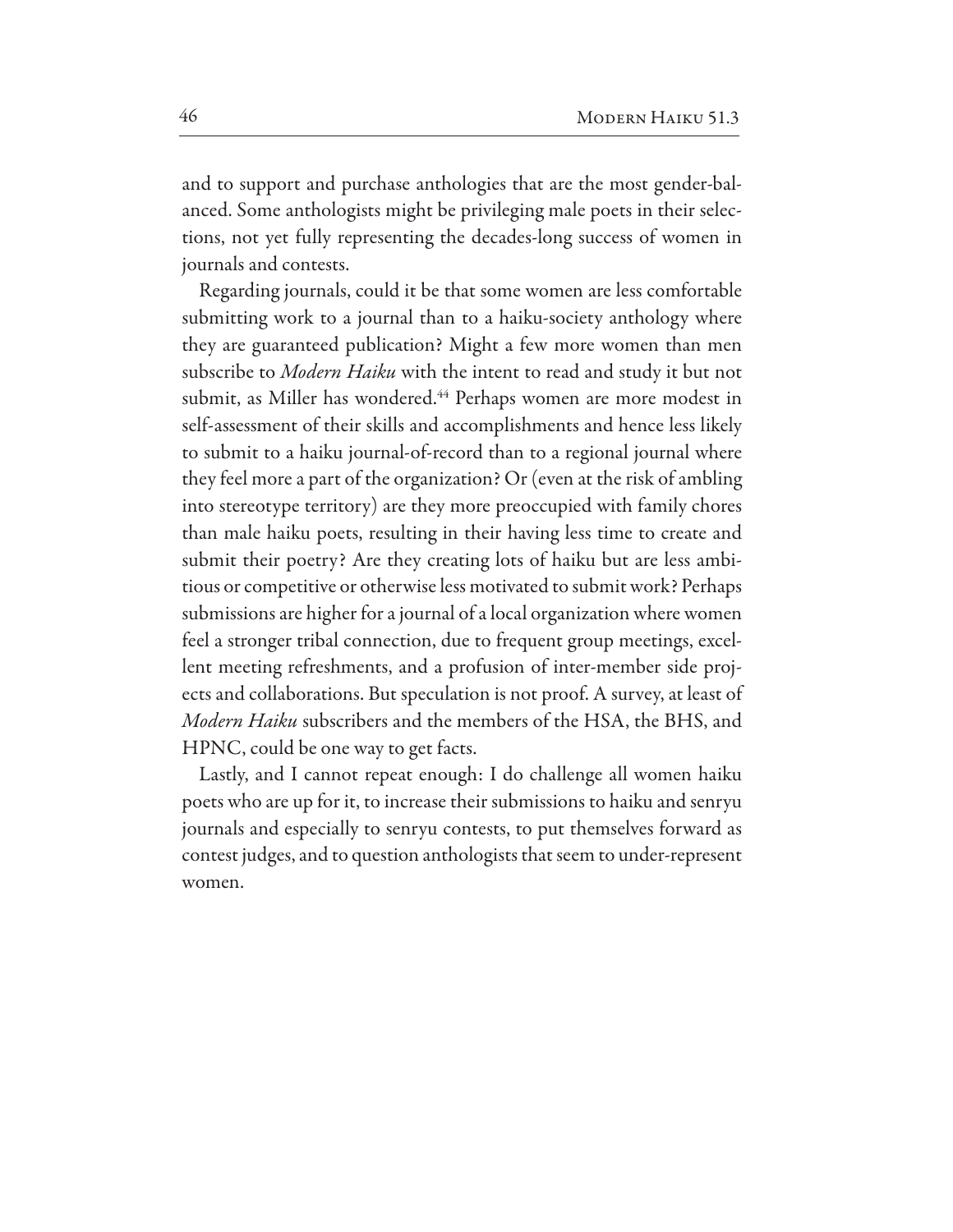#### **THANKS**

Throughout this project, Charles Trumbull has been extremely supportive, not only by providing me with various subsets from his database but also by leading the way with publication statistics in his A History of Modern Haiku. The core comparison of women being published with women sending submissions was only possible with generous contributions from the many journal editors mentioned above, and particularly Cherie Hunter Day, Paul Miller, and Susan Antolin. I am profoundly grateful to Judy Kendall and Ian Storr of Presence who encouraged and published my initial article on haiku and senryu contests. Patricia J. Machmiller's insightful comments on my first draft improved this paper enormously.

#### NOTES:

<sup>1</sup> Trumbull, Charles. A History of Modern Haiku. Lincoln, Il.: Modern Haiku Press, 2019, 54.

<sup>2</sup> Zimmerman, J. "Gender of Poets Winning Haiku and Senryu Contests" in Presence 64 (2019), 80-90.

<sup>3</sup> Each average applies to the set of contests studied. Each confidence interval predicts the range of values in which the average is likely to lie when data are added for not-yet-measured contests. I use the traditional 95% probability. For more on confidence intervals, see Newcombe, Robert G. Confidence Intervals for Propositions and Related Measures of Effect Size. Boca Raton, Fl.: CRC Press, 2013, 1, 3: "[T]he purpose of performing statistical analyses is not primarily to tell us something about that particular sample, but about a wider population from which the sample has been taken." "A confidence interval (CI) is a range of values, derived from the sample [the poets of the journals in this study], which is intended to have a pre-specified probability ... of including the population proportion [poets in all haiku journals]."

 $4$  Trumbull. Ibid., 54–55, augmented by his errata slip dated  $8/29/2019$ .

<sup>5</sup> Charles Trumbull and I differ in our criteria for what we count. Therefore, our numbers differ. I count only stand-alone poems, in order to compare data from journals with the results of haiku contests. I exclude many that Trumbull includes, particularly haiku in book reviews, articles, contest results, and linked forms.

<sup>6</sup> Although the journals are a convenience sample (primarily those I read and to which I subscribe), they represent contrasting groups: run by national haiku organizations versus not; national and international groups versus predominantly regional; originating in the USA versus elsewhere; on-line versus paper; and predominantly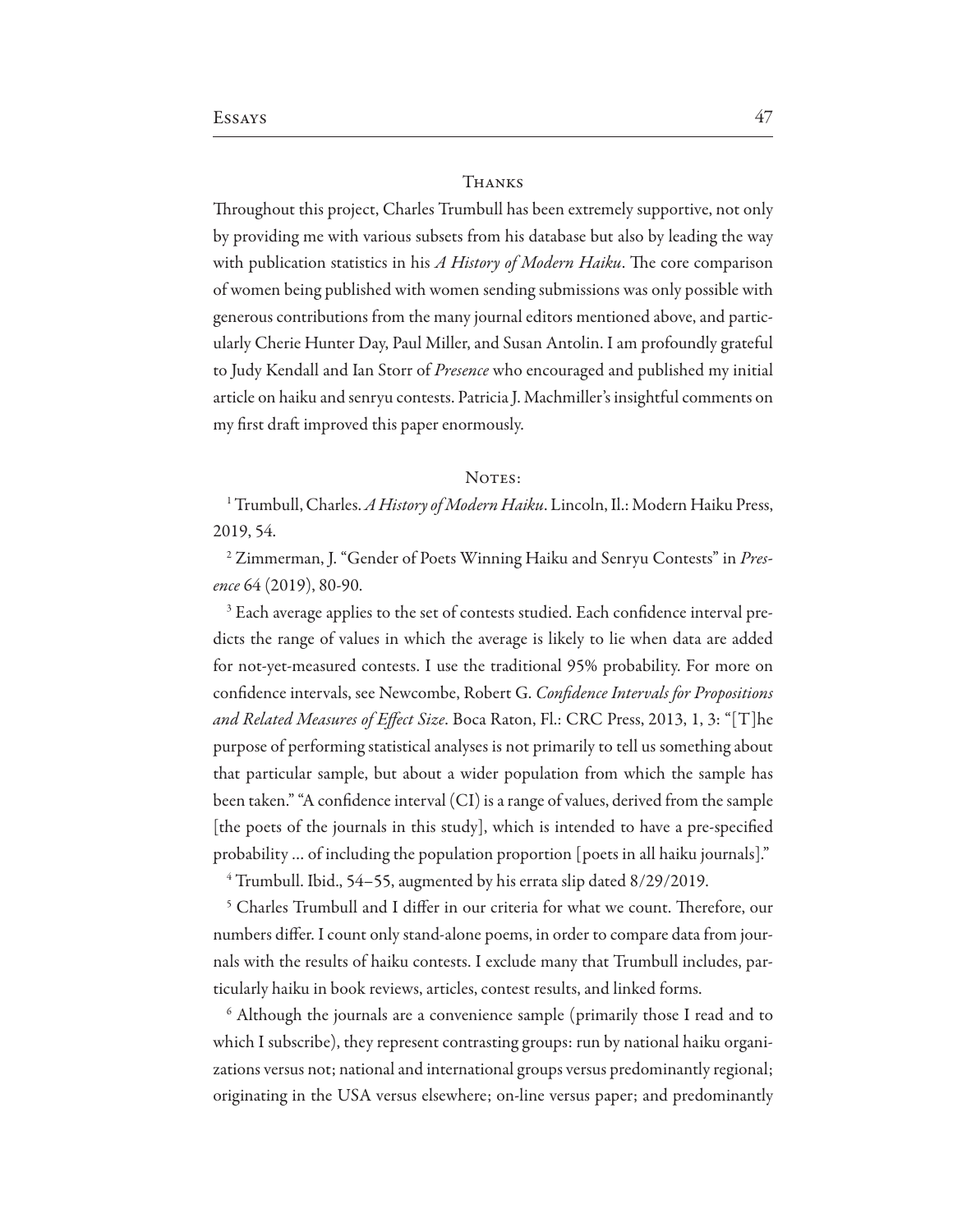senryu versus not.

<sup>7</sup> I excluded a poet when I was unfamiliar with the poet and the given name was unisex or spelled with initials-only, as well as when a given name was unfamiliar (most often a name associated with Africa, India, or Eastern Europe). I spot-checked names of over a hundred poets on-line for self-identification in biographies and similar; that led to small (under 1%) changes for a few individual issues and changes of no more than 0.1% in any average above.

<sup>8</sup> In view of the confidence intervals  $(\pm 2\%)$ , a difference of 1% between adjacent journals may be transient. Also, not all 2020 journal issues had been received at the time of writing; and some back-issues were not on-hand.

 $9$  Began 2016.

<sup>10</sup> Omits data for 2011, whose issues are not on hand.

<sup>11</sup> Omits data for 2011, 2012, and 2020, whose issues are not on hand.

<sup>12</sup> Omits data for 2017, whose issues are not on hand.

<sup>13</sup> Omits data for 2011 and 2017–2019; those issues are not on hand.

<sup>14</sup> Omits data for 2003–2005. A few years were missing from some other journals. The author can send details on request.

<sup>15</sup> My access to issues of the long-running *Blithe Spirit* is limited to this decade (starting 2013).

<sup>16</sup> Trumbull. Ibid., 55: "The large percentage of women in Mormino's Modern Haiku issues was surely a projection of those who had submitted to Mormino's earlier publications."

 $17$  These data include 2019–2020 data, updating that in Zimmerman. Ibid., 81–82.

<sup>18</sup> Mike Rehling, personal email, 2020.

<sup>19</sup> A.C. Missias, personal email, 2020.

<sup>20</sup> Trumbull. Ibid., 55.

<sup>21</sup> Avid readers of fine print might note differences in the numbers from Trumbull and myself. For Mormino, I reported 63% women; Trumbull reported 54%. This considerable difference arose because, as summarized in Note 5, we used different criteria. For the five Modern Haiku editors to date, I averaged 12% more women than Trumbull counted. My smallest difference from Trumbull was for the current editor, Paul Miller: 2%. Perhaps Modern Haiku is letting women catch up to men with respect to reviews and articles, which I eyeballed as slanted toward male poets historically.

<sup>22</sup> This includes data I counted for *Frogpond*'s first 25 years (1978–2002) on an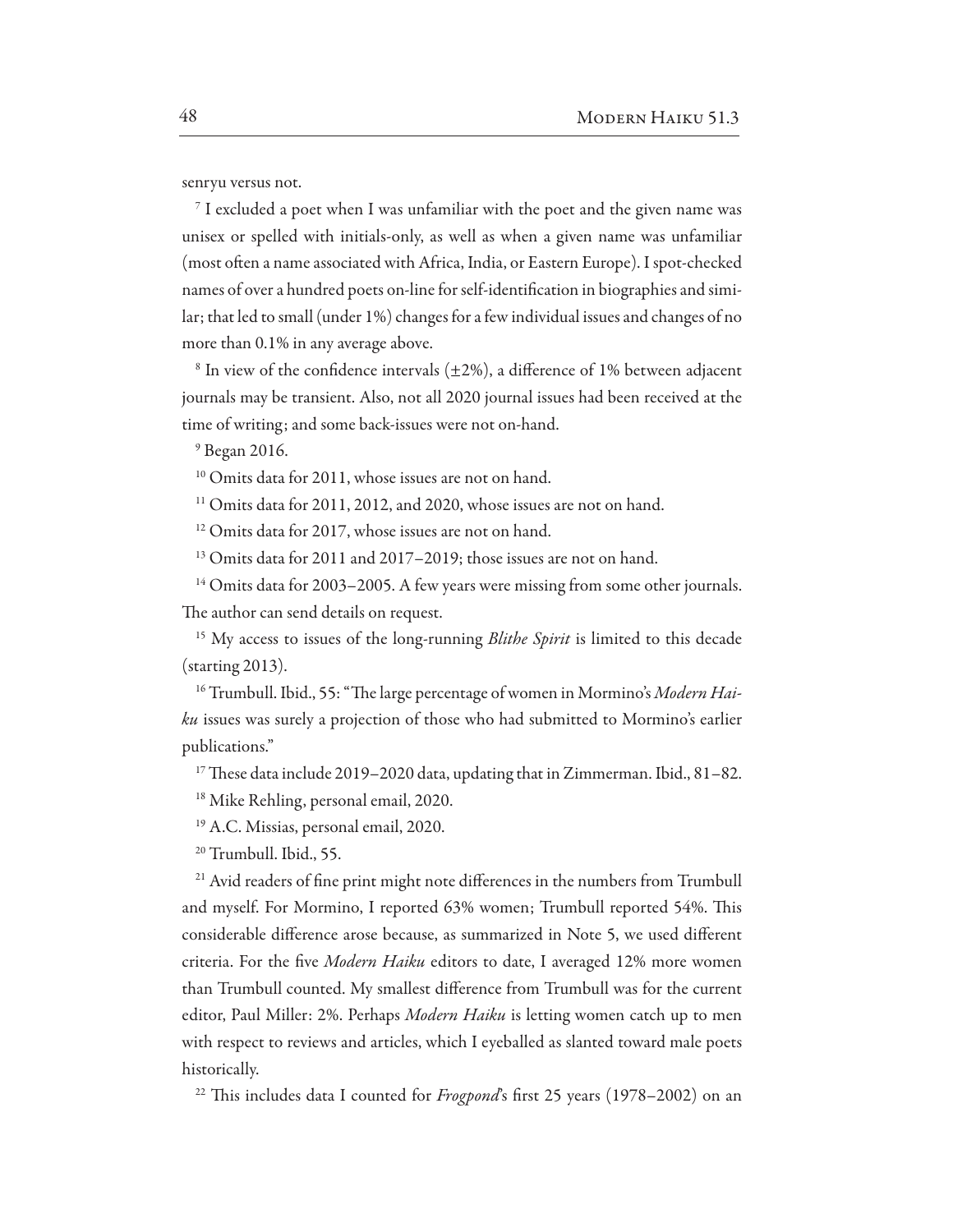excellent CD that I purchased from HSA: "Index of Frogpond (1978–2002)" by Charles Trumbull.

<sup>23</sup> I present these data rather demurely compared with the data for Frogpond, not only because there is less certainty to the data with 5 rather than 14 editors, but also because, although I have counted issues in almost all of Prune Juice's years, I have counted only two-thirds of its issues.

<sup>24</sup> Cherie Hunter Day, personal emails, 2018 and 2019. Of the submitting poets, on average 72% had a haiku accepted.

<sup>25</sup> This is despite the ratio ranging from 0.90 to 1.15 per issue, the wideness being attributable to the small numbers involved.

<sup>26</sup> Paul Miller, personal emails, 2019 and 2020. I count poets of stand-alone haiku only, and exclude poems in haibun, haiga, series, articles, and book reviews. Miller counted the same as I did except that he included poets with haiku sequences; I included those poets only if they had a stand-alone haiku in the same issue. Miller reported that for Issue 51:1 (2020), 55% of all the poets submitting were accepted; this ratio varied for issues.

<sup>27</sup> Susan Antolin, personal emails, 2018-2020. From Antolin's submission data, she accepted haiku for 33%  $(\pm 4\%)$  of the submitting poets.

<sup>28</sup> The percentage of accepted poets during that period is slightly higher than the average over Antolin's tenure, where the percentage of women in the published poets is 45.2%  $(\pm 1.3)$ %. The difference highlights the importance of comparing percentages of submissions and acceptances for the same issues, as is done here.

<sup>29</sup> The data for poets published are for the same issues as the submissions data. I include the decimal point (even though the standard deviations are typically  $\pm 2\%$ ) because I use that degree of precision in calculating the correlation coefficient.

<sup>30</sup> In 2018 and 2019, I queried managing editor, John Stevenson, for submission numbers. He told me he would forward my request to his associate editors and no one responded. In 2020, I felt green-lighted to approach the current associate editors individually. Four responded with data. Fay Aoyagi declined, commenting that a poet's gender is irrelevant to her acceptance decisions. John Stevenson emailed that he considered it would be wrong to make acceptances based on gender; he sent data on acceptances in the submissions he received, but he did not retain submissions if not accepted and did not have gender information about them.

<sup>31</sup> Christopher Patchel, personal email, 2018. From Patchel's raw data, I calculate that he accepted haiku for 36% of his submitting poets.